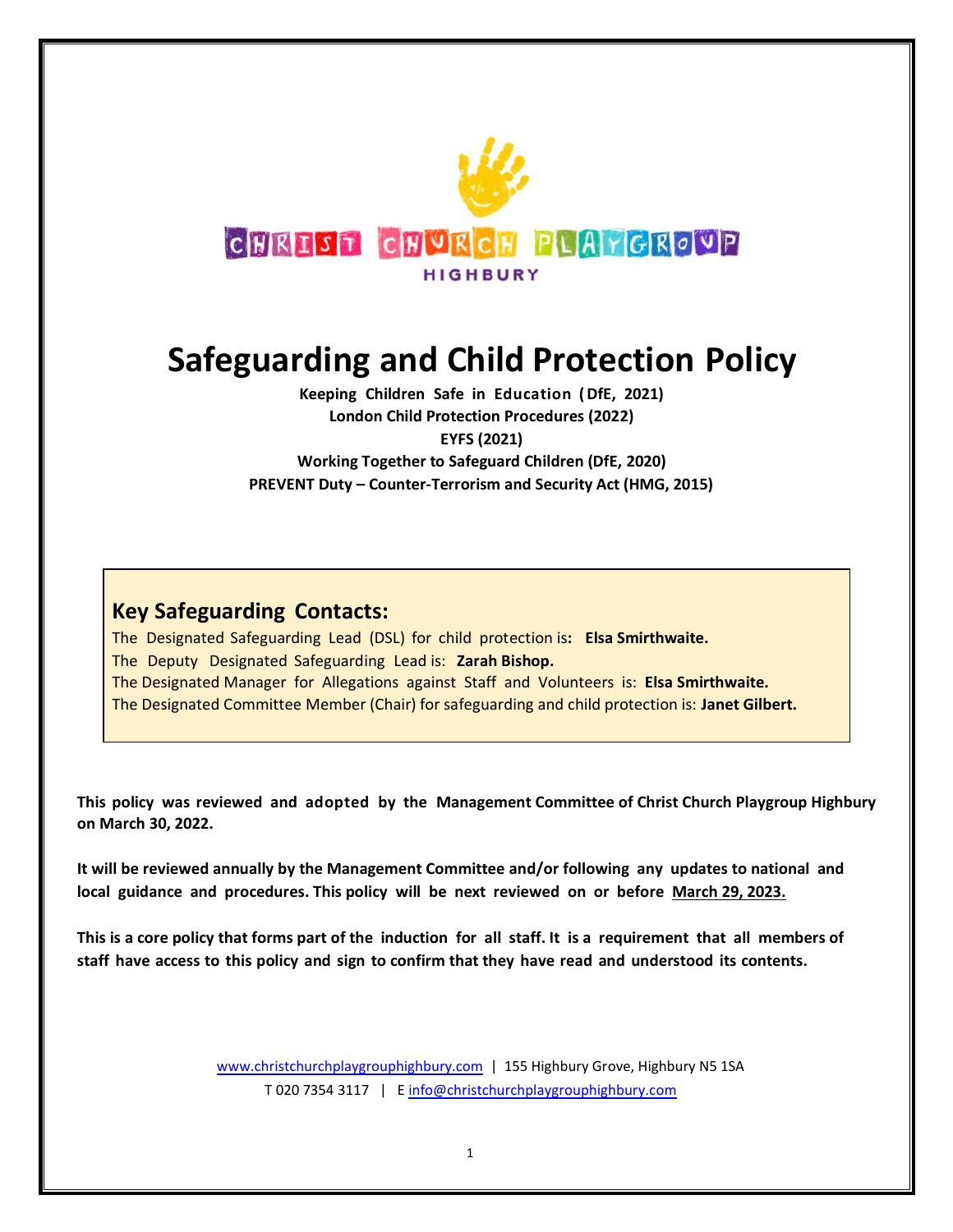# **Contents**

|    |                                                                           | 3  |
|----|---------------------------------------------------------------------------|----|
| 1  |                                                                           | 4  |
| 2  |                                                                           | 5  |
| 3  |                                                                           | 5  |
| 4  |                                                                           | 7  |
|    | Responsibilities of the management committee and chair<br>a.              | 7  |
|    | b.                                                                        | 7  |
|    | c.                                                                        | 8  |
|    | d.                                                                        | 8  |
|    | e.                                                                        | 9  |
| 5  |                                                                           | 9  |
| 6  |                                                                           | 10 |
|    | a.                                                                        | 10 |
|    | Safeguarding children with special education needs and disabilities<br>b. | 10 |
|    | c.                                                                        | 10 |
|    | d.                                                                        | 10 |
|    | e.                                                                        | 11 |
|    | f.                                                                        | 11 |
|    | g.                                                                        | 11 |
|    | h.                                                                        | 11 |
|    | i.                                                                        | 12 |
| 7  |                                                                           | 12 |
| 8  |                                                                           | 13 |
| 9  |                                                                           | 14 |
| 10 |                                                                           | 14 |
| 11 |                                                                           | 14 |
| 12 |                                                                           | 15 |
| 13 |                                                                           | 15 |
| 14 |                                                                           | 16 |
| 15 |                                                                           | 16 |
| 16 | Safer recruitment                                                         | 17 |
| 17 |                                                                           | 17 |
| 18 |                                                                           | 17 |
| 19 |                                                                           | 18 |
| 20 |                                                                           | 18 |
| 21 |                                                                           | 18 |
| 22 |                                                                           | 19 |
|    |                                                                           | 20 |
|    |                                                                           | 22 |
|    | Appendix 3: Keeping yourself safe when responding to disclosures          | 24 |
|    | The 6 R's: what to do if                                                  |    |
|    |                                                                           | 25 |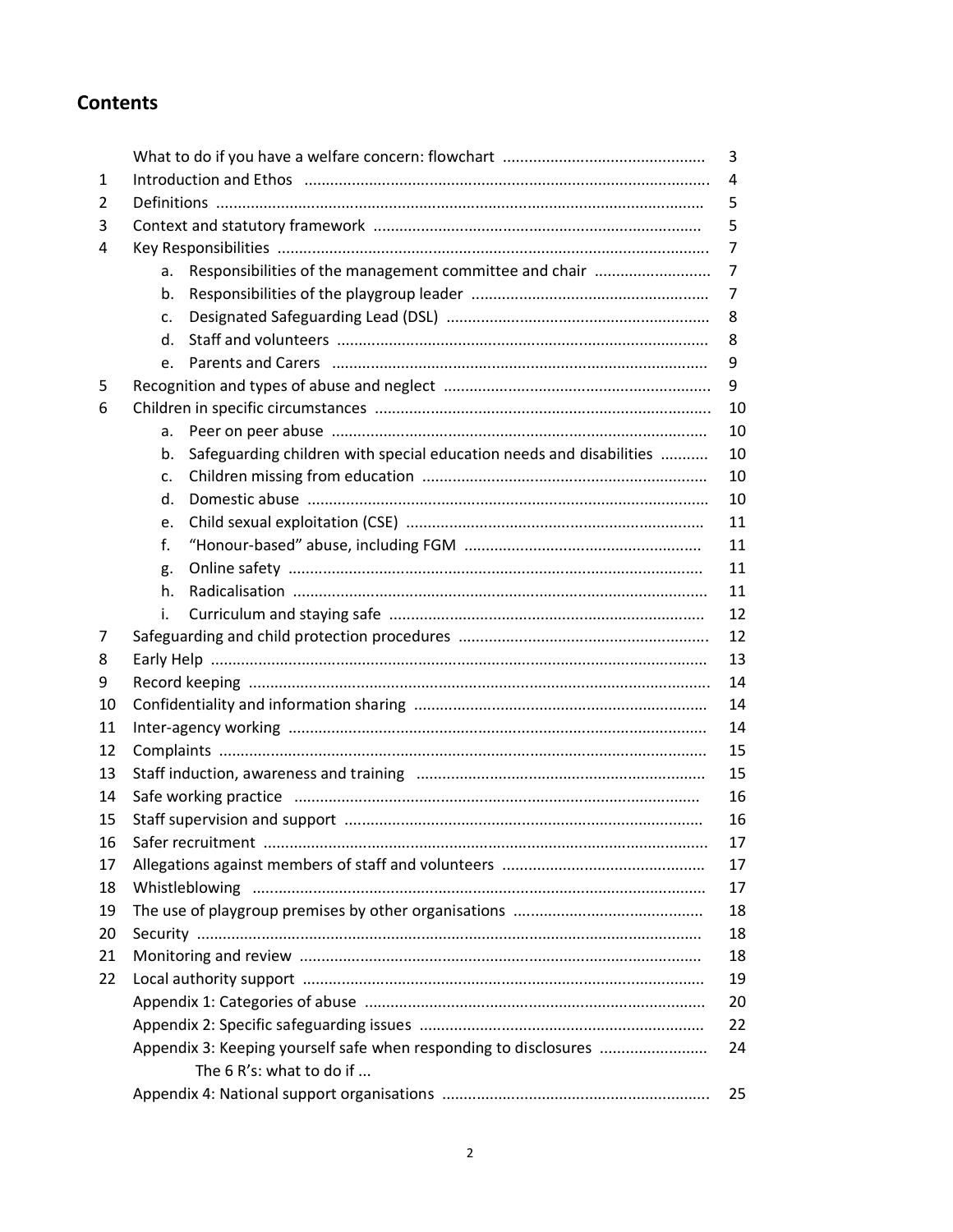# What to do if you have a welfare concern in Christ Church Playgroup

#### **A. Why are you concerned?**

- **Disclosure**
- Child's appearance unexplained marks and bruises, clothes, hygiene
- Change in behaviour, presentation, attendance, progress and attainment
- Behaviour which causes concern, indicates risk/vulnerability

#### **B. Immediately record your concerns**

- Follow the Playgroup's procedure: talk to the DSL or deputy DSL and record this by using a concerns form
- If responding to a disclosure, reassure the child and clarify concerns if necessary, e.g. ambiguous words and phrases
- Use child's own words and indicate any marks on body map charts
- Sign and date all records

#### **C. Inform the DSL**, **Elsa Smirthwaite, or Deputy DSL, Zarah Bishop**

#### **DSL / DDSL will:**

- Consider whether the child is at immediate risk of harm, e.g. unsafe to go home
- Refer to ISCP Threshold document and procedures to support consideration: [www.ISCP.org.uk](http://www.iscb.org.uk/)
- Refer to other agencies as appropriate e.g. Children's Services Contact Team (CSCT) LADO, police.
- If unsure then consult with CSCT, without giving child's details: 0207 527 7400.

### *NB If you are unhappy with the response:*

- **Staff:** Follow Whistleblowing procedures and ISCP escalation policy and procedures
- Parents: Follow playgroup complaints procedure, or contac[t help@nspcc.org.uk](mailto:help@nspcc.org.uk)



#### D. **Record decision making and action taken in the child's safeguarding/child protection file.**

Set up a new file if this is the first concern.

# í

#### **E. Monitor the situation.**

- Be clear about:
	- o What you are monitoring, e.g. behaviour, appearance, attendance
	- o How long you will monitor for
	- o How you will record, and to whom you will feed back and when



• The DSL/staff will re-refer if required to ensure the child's ongoing safeguarding and welfare needs are addressed

*At all stages the child's circumstances will be kept under review.*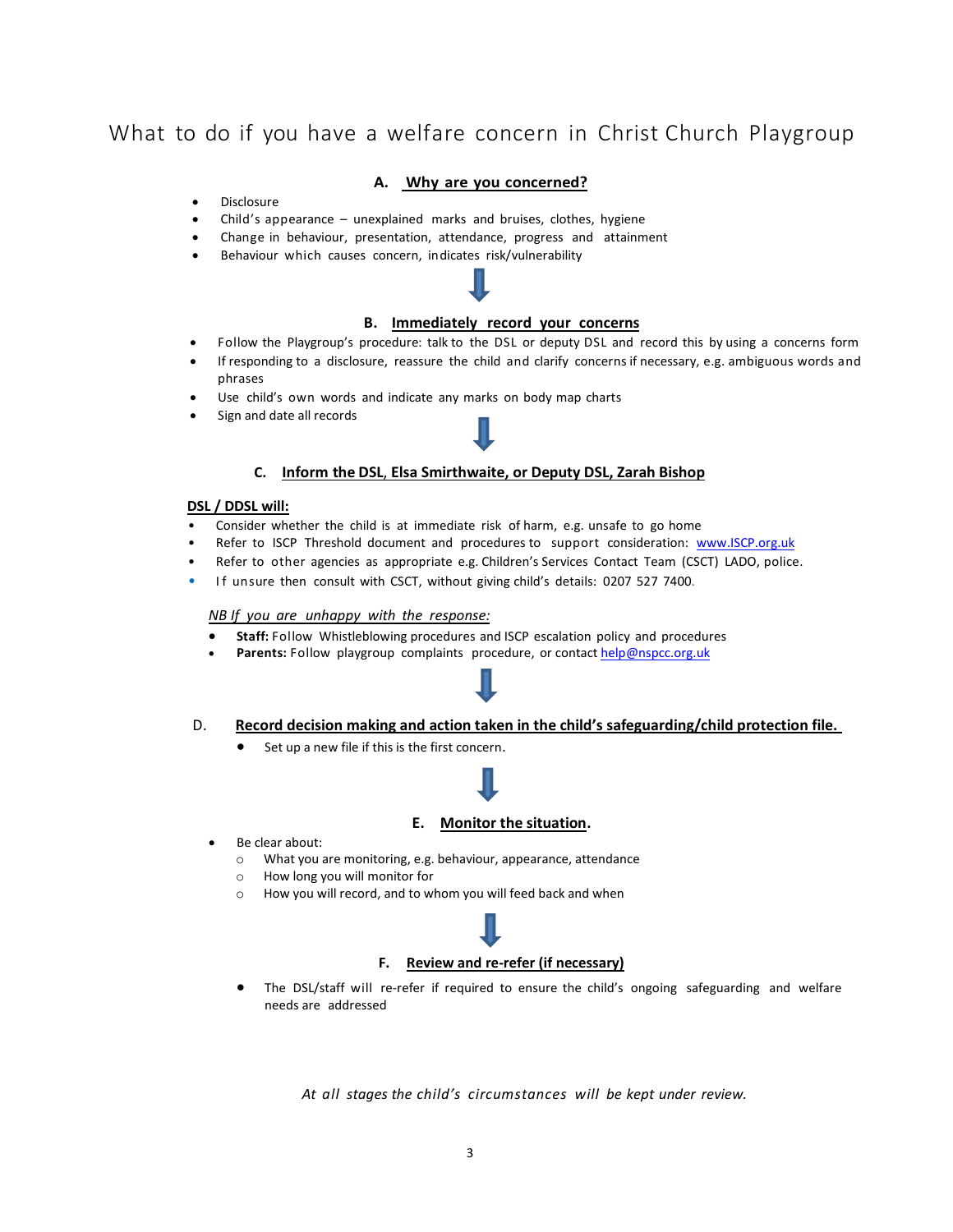# **1. INTRODUCTION AND ETHOS**

*"Safeguarding and promoting the welfare of children is everyone's responsibility. Everyone who comes into contact* with children and their families and carers has a role to play in safequarding children. Playgroup staff are particularly important as they are in a position to identify concerns early and provide help for children to prevent *concernsfrom escalating. All staff have a responsibility to provide a safe environment in which children can learn."<sup>1</sup>*

- *a.* Christ Church Playgroup recognises the importance of creating and maintaining a safeguarding culture that will help all children to feel safe, secure and respected; encourage them to talk openly; and enable them to feel confident that they will be listened to. We are committed to providing an environment where children can play, learn, develop and achieve and where they are safeguarded and are enabled to disclose if they are being harmed in some way. We are alert to the signs of abuse and neglect and follow our procedures to ensure that all children receive effective support, protection and justice.
- *b.* Christ Church Playgroup recognises that some children may be especially vulnerable to abuse. We understand that children who are abused or neglected may find it difficult to develop a sense of self -worth and to view the world in a positive way. Whilst at playgroup, behaviour may be challenging and they may exhibit concerning behaviours and at times this may impact on other children either directly or indirectly. We will always take a considered and sensitiveapproach in orderthat we can support all of our children.
- c. Our playgroup core safeguarding principles are:
	- i. All children have a right to attend playgroup and learn in a safe environment. Children should be free from harm by adults in the playgroup and other children.
	- ii. Playgroup is an important part of the wider safeguarding system for children.
	- iii. It is a whole playgroup responsibility to safeguard and promote the welfare of children.
	- iv. All children (defined as those up to the age of 18) have equal rights to protection regardless of age, gender, ability, culture, race, language, religion or sexual identity.
	- v. All children have a right to be heard and to have their wishes and feelings taken into account.
	- vi. All staff understand safe professional practice and adhere to our code of conduct and other associated policies.
- vii. All staff have a responsibility to recognise vulnerability in children and to act on any concern in accordance with this guidance.

*The development of appropriate procedures and the monitoring of good practice in Islington are the responsibilities of the Islington Safeguarding Children Partnership (ISCP). In Islington all professionals must work in accordance with the London Child Protection Procedures (LCPP, 2022).*

*The procedures contained in this policy, which are consistent with the LCPP, apply to all staff, teaching and nonteaching, temporary staff, volunteer, visitors and management committee members.*

<sup>1</sup> Keeping Children Safe in Education (DfE, 2021) (KCSIE)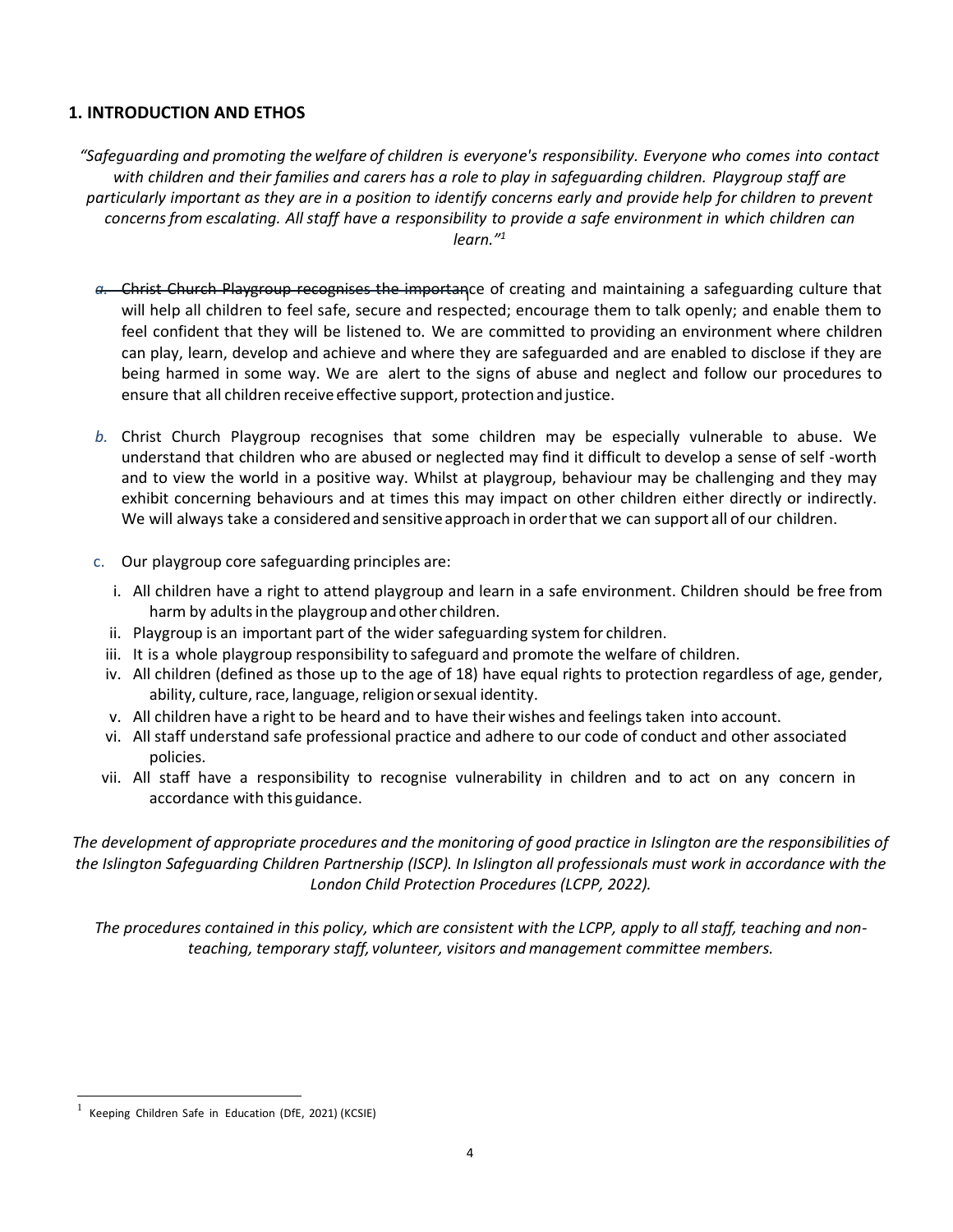# **2. DEFINITIONS**

*"Safeguarding is notjust about protecting children from deliberate harm. It relates to broader aspects of care and education".<sup>2</sup>*

# **Within this document:**

- **Safeguarding:** Working Together to Safeguard Children (2020) defines safeguarding as:
	- o Protecting children from maltreatment;
	- o Preventing impairment of children's health or development;
	- $\circ$  Ensuring that children are growing up in circumstances consistent with the provision of safe and effectivecare; and
	- o Taking action to enable all children to have the best life chances.
- **EXECT** Child Protection is an aspect of safeguarding, but is focused on how we respond to children who have been significantly harmed or are at risk of significant harm.
- Staff applies to all those working for or on behalf of the playgroup, full time or part time, in either a paid or voluntary capacity. This also includes management committee members.
- Child refers to all young people who have not yet reached their 18<sup>th</sup> birthday or Children Looked After and SEND young people who have not yet reached their  $25<sup>th</sup>$  birthday. On the whole, this will apply to children of our playgroup; the policy will also extend to visiting children and students from other establishments
- **Parent** refers to birth parents and other adults in a parenting role, for example adoptive parents, stepparents, guardians and foster carers.
- **EXTED Abuse** could mean neglect, physical, emotional or sexual abuse or any combination of these. Parents, carers and other people can harm children either by direct acts and / or failure to provide proper care. Explanations of these are given within the document and appendices 1and 2.

# **3. CONTEXT AND STATUTORY FRAMEWORK**

- a. This policy has been developed in accordance with the principles established by the Children Acts 1989 and 2004 and related guidance. This includes:
	- Working Together to Safeguard Children (DfE 2020) (WTSC): <https://www.gov.uk/government/publications/working-together-to-safeguard-children--2>
- Keeping Children Safe in Education (KCSIE) Part One: information for all staff and trustees, Appendix 1 (DfE, September 2021): [https://assets.publishing.service.gov.uk/government/uploads/system/uploads/attachment\\_data/file/102](https://assets.publishing.service.gov.uk/government/uploads/system/uploads/attachment_data/file/1021914/KCSIE_2021_September_guidance.pdf) [1914/KCSIE\\_2021\\_September\\_guidance.pdf](https://assets.publishing.service.gov.uk/government/uploads/system/uploads/attachment_data/file/1021914/KCSIE_2021_September_guidance.pdf)
- London Safeguarding Children Procedures (March 2022): <http://www.londoncp.co.uk/>
- **Example 2** Teaching [online safety](https://assets.publishing.service.gov.uk/government/uploads/system/uploads/attachment_data/file/811796/Teaching_online_safety_in_school.pdf) in schools (DfE, 2019)
- Inspecting safeguarding in early years, education and skills (Ofsted, 2021): [https://www.gov.uk/government/publications/inspecting-safeguarding-in-early-years-education-and](https://www.gov.uk/government/publications/inspecting-safeguarding-in-early-years-education-and-skills/inspecting-safeguarding-in-early-years-education-and-skills)[skills/inspecting-safeguarding-in-early-years-education-and-skills](https://www.gov.uk/government/publications/inspecting-safeguarding-in-early-years-education-and-skills/inspecting-safeguarding-in-early-years-education-and-skills)

<sup>2</sup> Inspecting safeguarding in early years, education and skills (Ofsted, August 2021).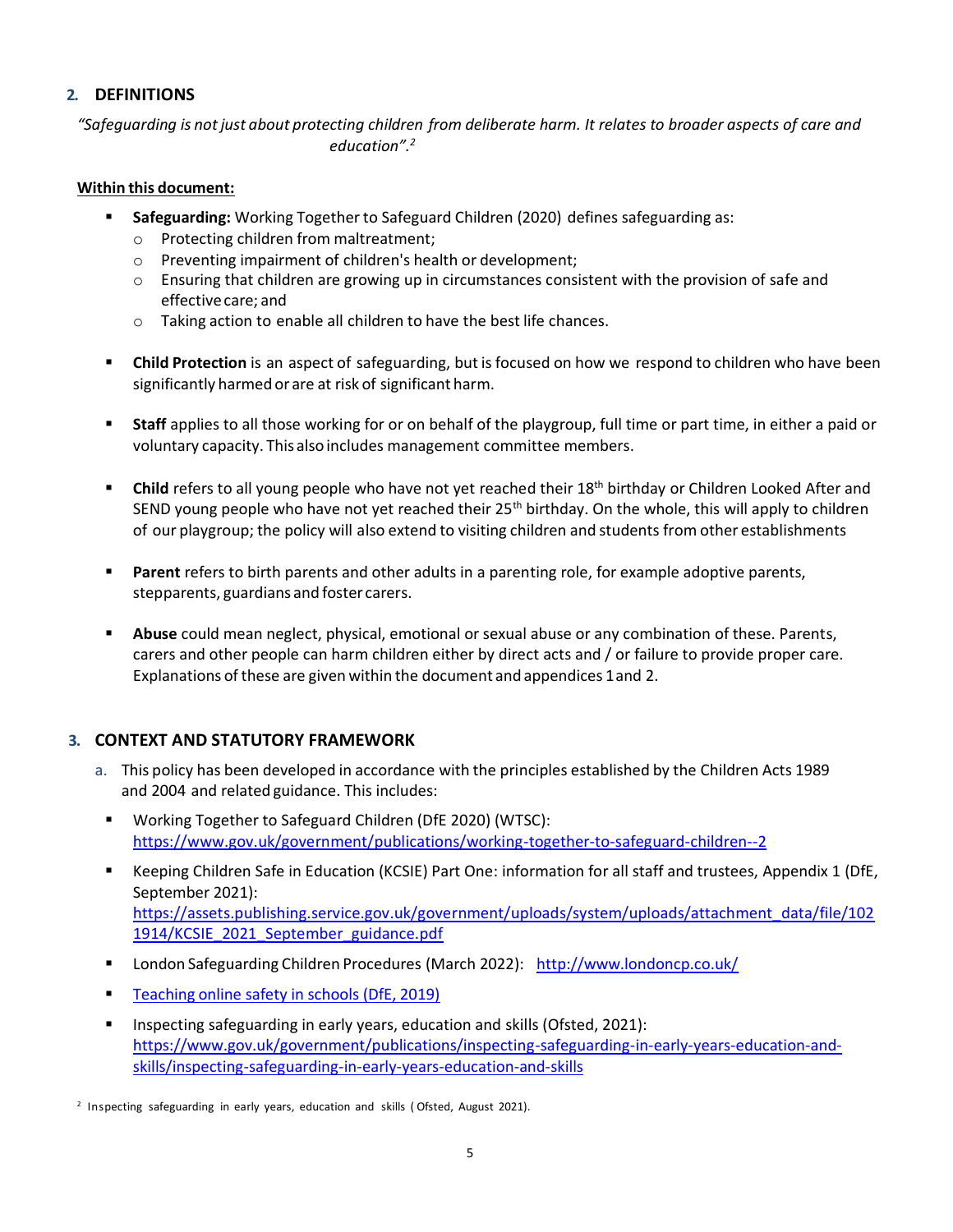- **Criminal [Exploitation](https://assets.publishing.service.gov.uk/government/uploads/system/uploads/attachment_data/file/741194/HOCountyLinesGuidanceSept2018.pdf) of children and vulnerable adults: county lines guidance (Home Office, 2018)**
- Children and Social Work Act (2017)
- Early Years and Foundation Stage Framework, 2021 (EYFS): [https://assets.publishing.service.gov.uk/government/uploads/system/uploads/attachment\\_da](https://assets.publishing.service.gov.uk/government/uploads/system/uploads/attachment_data/file/974907/EYFS_framework_-_March_2021.pdf) ta/file/974907/EYFS\_framework - March\_2021.pdf
- **[Preventing](https://www.gov.uk/government/uploads/system/uploads/attachment_data/file/623895/Preventing_and_tackling_bullying_advice.pdf) and Tackling Bullying (DfE, 2017)**
- Female Genital Mutilation Act 2003 (S. 74 Serious Crime Act 2015)
- b. All safeguarding policies will be reviewed on an annual (minimum) basis by the Playgroup Leader and Chairperson, who have responsibility for oversight of playgroup safeguarding and child protection systems. The Designated Safeguarding Lead / Playgroup Leader will ensure regular reporting on safeguarding activity and systems in playgroup to the committee. The committee **will not** receive details of individual child situations or identifying features of families as part of their oversight responsibility.
- c. Safeguarding is fundamental to the welfare of all children in our care. This policy is therefore one of a series in the playgroup's integrated safeguarding portfolio and should be read in conjunction with the policieslisted below, some of which are still in preparation or under review at time of writing:
	- **i. Behaviour Management, linked to the use of physical intervention**
	- ii. Child on child sexual violence and sexual harassment
	- iii. Online Safety and Social Media
	- iv. Use of cameras and mobile phones (including all adults on site)
	- v. Substance misuse
	- **vi. The Role of the Designated Safeguarding Lead (DSL)**
	- vii. PREVENT duty (radicalisation and extremism)
	- viii. Nappy changing care
	- **ix. Children Missing Education**
	- **x. Data Protection (including GDPR) and Information Sharing**
	- **xi. Managing Allegations Against Staff**
	- **xii. Staff Behaviour Policy/Code of Conduct for Staff (including Acceptable Use of Technology**
	- **xiii. Health and Safety including Risk Assessments (e.g. playgroup trips, use of technology) and FirstAid and Accidents**
	- **xiv. Safer Recruitment**
	- **xv. Whistleblowing**
	- **xvi. Volunteers Policy**
- d. All staff and volunteers at Christ Church Playgroup recognise that children experiencing specific safeguarding issues identified above should also be safeguarded against any other vulnerability or concern, and staff will respond in the same way as they do to protect children fromany otherrisks.
- e. Supporting Guidance is available online and may be read and followed alongside this document:
- **■** Information Sharing: Advice for practitioners providing safeguarding services to children, young people, parents and carers (gov.uk, 2018): [https://assets.publishing.service.gov.uk/government/uploads/system/uploads/attachment\\_data/file/10](https://assets.publishing.service.gov.uk/government/uploads/system/uploads/attachment_data/file/1062969/Information_sharing_advice_practitioners_safeguarding_services.pdf) 62969/Information sharing advice practitioners safeguarding services.pdf
- **What to do if you're worried a child is being abused [\(Gov.uk, 2015\)](https://www.gov.uk/government/publications/what-to-do-if-youre-worried-a-child-is-being-abused--2)**
- Guidance for Safer Working Practice for those working with children and young people in education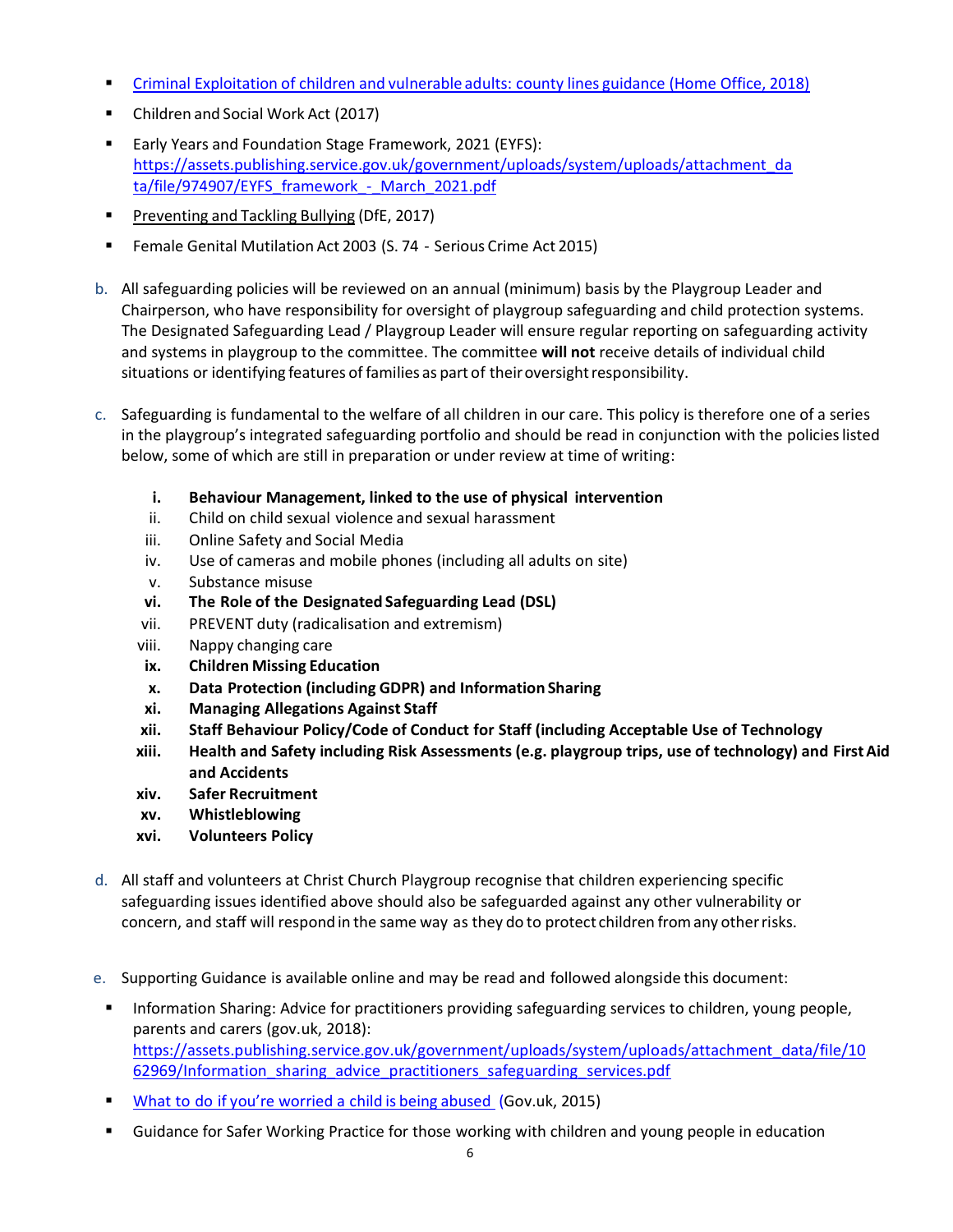settings (Safer Recruitment Consortium, 2022): [https://c-cluster-](https://c-cluster-110.uploads.documents.cimpress.io/v1/uploads/d71d6fd8-b99e-4327-b8fd-1ac968b768a4~110/original?tenant=vbu-digital)[110.uploads.documents.cimpress.io/v1/uploads/d71d6fd8-b99e-4327-b8fd-](https://c-cluster-110.uploads.documents.cimpress.io/v1/uploads/d71d6fd8-b99e-4327-b8fd-1ac968b768a4~110/original?tenant=vbu-digital)[1ac968b768a4~110/original?tenant=vbu-digital](https://c-cluster-110.uploads.documents.cimpress.io/v1/uploads/d71d6fd8-b99e-4327-b8fd-1ac968b768a4~110/original?tenant=vbu-digital)

- Mental health and behaviour in schools (Gov.uk, 2018)
- Teachers' Standards 2021: <https://www.gov.uk/government/publications/teachers-standards>
- Safeguarding Disabled Children (DOH, 2009): <https://www.gov.uk/government/publications/safeguarding-disabled-children-practice-guidance>
- f. All safeguarding policies will be kept together in one safeguarding folder in the Playgroup Leader'soffice.

# **4. KEY RESPONSIBILITIES**

All staff, including teaching and non-teaching staff, temporary or supply staff, volunteers, contractors working on site employed by other services or agencies, and staff working with children and families in the community, have a statutory responsibility to safeguard and promote the welfare of children. All staff must be aware of and fully conversant with this policy and follow the playgroup's procedures and guidance at all times.

# **a. Responsibilities of the Management committee and Chair.**

- The committee Chair will ensure that the DSL is properly supported in this role at all times in relation to the availability of appropriate time, support and resources.
- **•** The playgroup's nominated committee member for safeguarding is the Chair, named on the front of this document. They take the lead role in ensuring that the playgroup has an effective safeguarding and child protection policy which interlinks with other related policies; that locally agreed procedures are in place and being followed; and that the policy and structures supporting safeguarding children are reviewed at least annually.
- The chair is nominated to be responsible for liaising with Islington Council's Local Authority Designated Officer (LADO) in the event of allegations of abuse being made against the Playgroup Manager.
- The Chair is responsible for liaising with the Playgroup Manager / DSL regarding child protection issues. **This is a strategic role rather than operational – they will not be involved in concerns about individual children.**
- Members of the management committee are required to have an enhanced criminal records certificate from the DBS, which is to be arranged through the Playgroup Manager and Christ Church Highbury. As being a trustee is not a regulated activity,they do not need a barred list check, unless, in addition to their governance duties, they also engage in regulated activity.
- The committee members will follow KCSIE 2021.
- **■** Recruitment: The management committee of Christ Church Playgroup is responsible for ensuring the playgroup follows recruitment procedures that help to deter, reject or identify people who might abuse children. It adheres to statutory responsibilities to check adults working with children and has recruitment and selection procedures in place (see the playgroup's 'Safer Recruitment' policy). It also ensures that volunteers are appropriately supervised in playgroup.
- NB Whilst the management committee holds overall responsibility for the child protection and safeguarding functions of the playgroup, the day to day operational responsibility rests with the Playgroup leader.

# **b. Responsibilities of the Playgroup Leader**

The Playgroup Leader is responsible for ensuring that: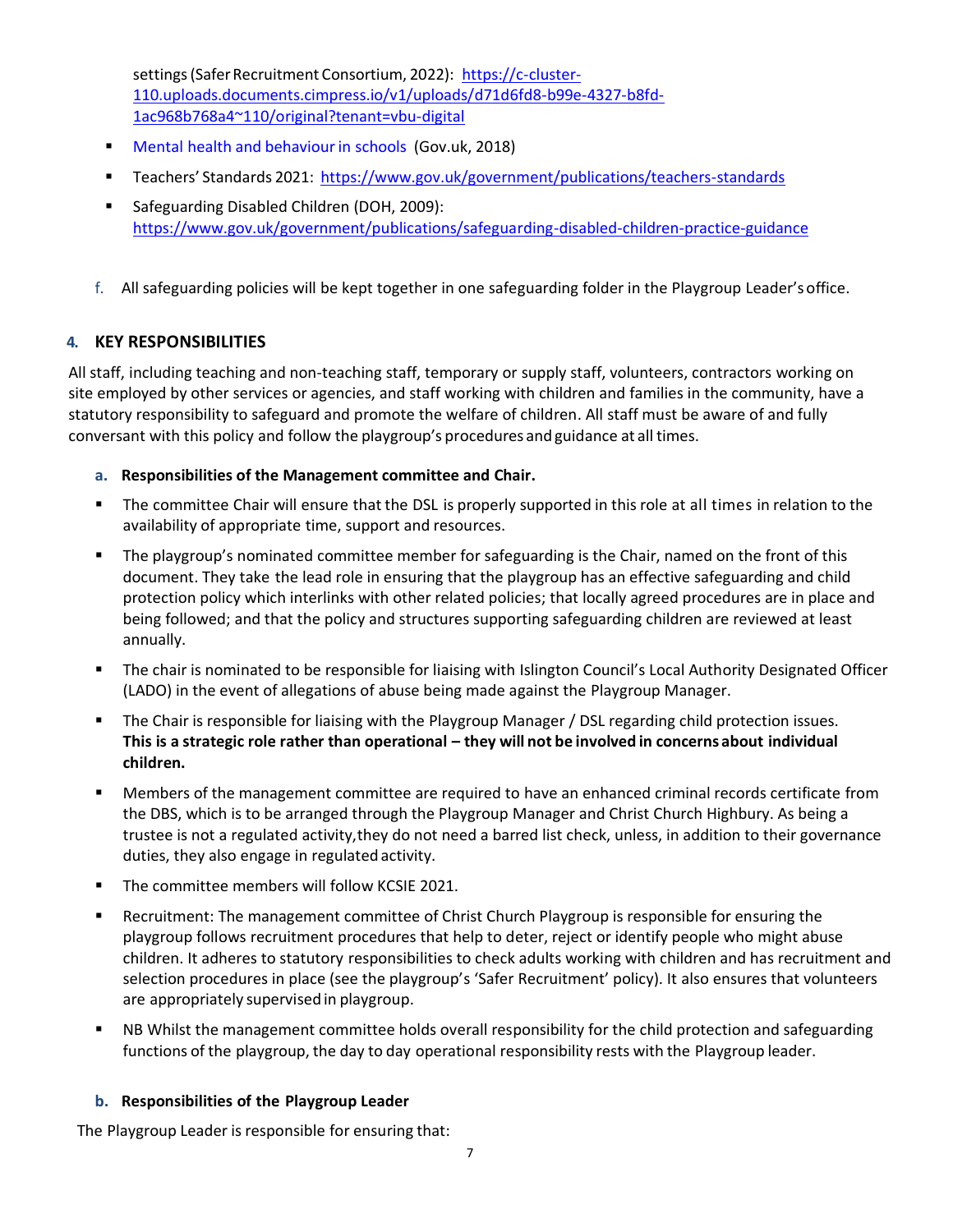- this child protection policy and other relevant policies and procedures, adopted by the Management Committee, are fully implemented and followed by all staff;
- sufficient resources and time are available to enable the DSL to carry out their duties, and case holding staff are able to take part in strategy discussions/meetings, initial and review child protection conferences, core group and Team around the Child Meetings and other inter-agency meetings which contribute to the assessment of children, including writing reports for conferences;
- any concerns about poor or unsafe practice regarding children will be addressed sensitively and in a timely manner in accordance with the playgroup's whistleblowing policy; and
- there are robust systems in place to cover for the DSL's planned and unplanned absences from the playgroup, including having a Deputy DSL who has the role added to their job description.

# **c. Designated Safeguarding Lead (DSL)**

The playgroup has appointed the most senior member of staff as the Designated Safeguarding Lead (DSL).The DSL has the overall responsibility for the day to day oversight of safeguarding and child protection systems in playgroup. The playgroup has also identified an additional staff member to deputise for when the DSL is not available.

- The DSL will undergo appropriate and specific training to provide them with the knowledge and skills required to carry out their role. This training will be approved by and meet the standards as required by the ISCP in line with LA guidance. The DSL's training will be updated formally every two years but their knowledge and skills will be updated at regular intervals through LA meetings, newsletters, bulletins, supervisions and so on.
- During term time the DSL or DDSL will always be available during normal playgroup hours for staff to discuss any safeguarding concerns.
- The DSL also has lead responsibility for managing child protection referrals, safeguarding training and raising awareness of all child protection policies and procedures. They will ensure that everyone in playgroup (including temporary staff, volunteers and contractors) is aware of this policy and our procedures and that they are followed at all times.
- The DSL maintains a confidential recording system for all safeguarding and child protection concerns and works closely with the outside agencies.
- **•** The DSL ensures that the playgroup provides reports/updates and is appropriately represented at interagency safeguarding meetings (including Child Protection conferences and Team around the Child Meetings).

# d. **Staff and volunteers**

- Due to their day to day contact with children, playgroup staff are well placed to observe possible signs of abuse in children. All staff maintain an attitude of "it could happen here" where safeguarding is concerned and always act in the best interests of the child. *It is not the role nor responsibility of those working with children in the playgroup to assess, diagnose or investigate whether a child is at risk of or suffering harm or abuse.* It is the responsibility of all staff to be aware of the need to report any concerns about a child to the DSL as a matter of priority or, in her absence, to the nominated deputy DSL.
- All staff have a responsibility to provide a safe learning environment in which our children can learn. They will ensure all children are able to develop appropriate strategies to recognise and respond to risk and build resilience, including through curriculumdevelopment and planning
- Any child may benefit from early help and all staff members are aware of the local early help process and our role in it. They are aware of signs of abuse and neglect so they are able to identify children who may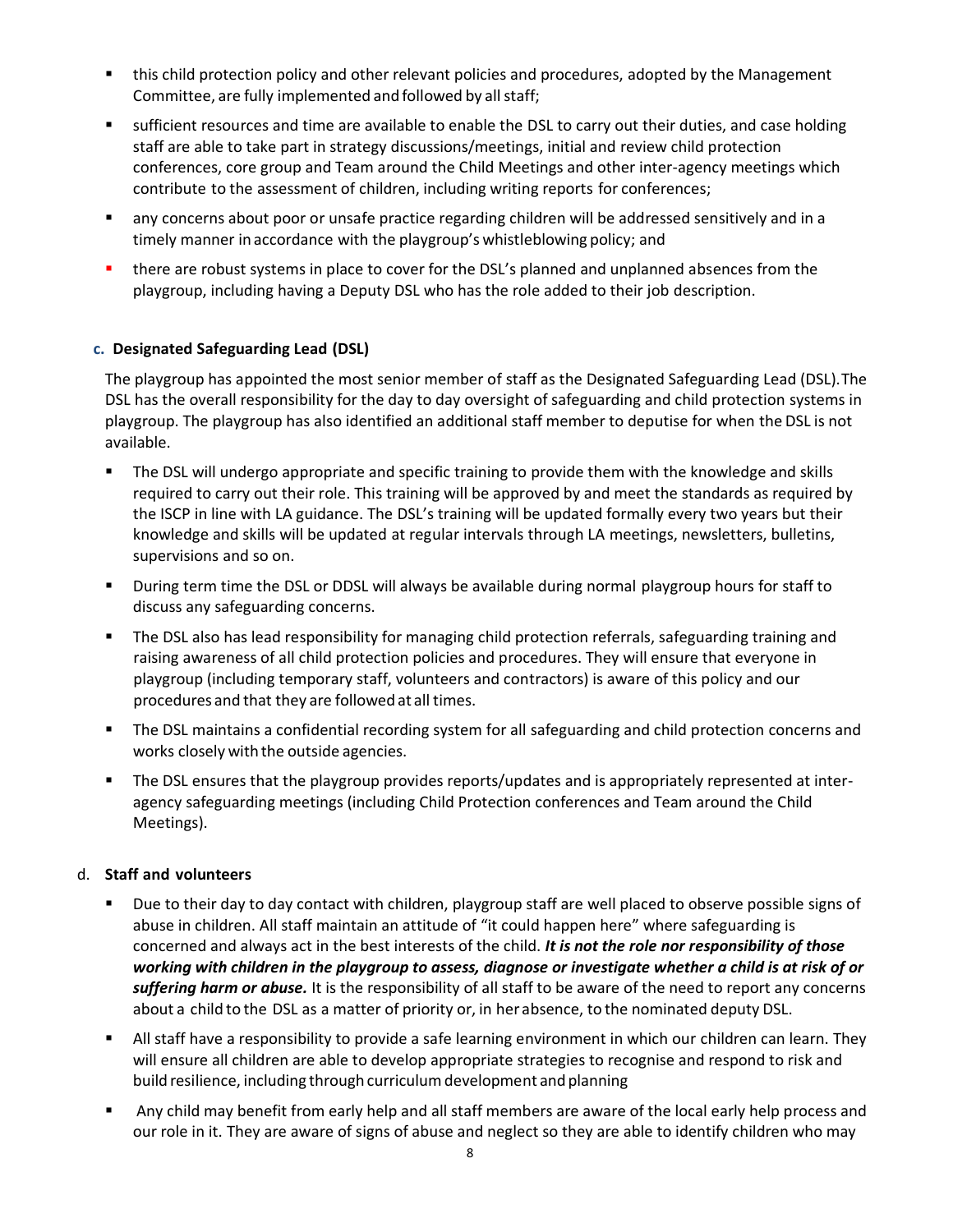be in need of help or protection.

▪ All staff and volunteers take individual responsibility for knowing what to do if a child discloses, or they have concerns about abuse or neglect. Members of staff know how to maintain an appropriate level of confidentiality whilst at the same time liaising with relevant professionals such as the DSL and other agencies as appropriate. Members of staff know they must never promise a child that they will not tell anyone about a concern or allegation asthis may ultimately not be in the bestinterests of the child.

# e. **Parents and Carers**

- Parents/carers have a responsibility to:
	- $\circ$  Discuss safeguarding issues with their children, support the playgroup in their safeguarding approaches, and reinforce appropriate safe behaviours at home
	- $\circ$  Identify changes in behaviour which could indicate that their child is at risk of harm online, or in the wider community.
	- $\circ$  Seek help and support from the playgroup, or other appropriate agencies, if they or their child have any safeguarding concerns.
	- o Contribute to the development of the playgroup's safeguarding policies.
- Parents can obtain a copy of the playgroup Safeguarding and Child Protection Policy and other related policies on request and can view them via the playgroup website **.**

# **5. RECOGNITION AND TYPES OF ABUSE AND NEGLECT**

a. *Keeping Children Safe in Education* (DfE, 2021) defines abuse as the maltreatment of a child. *"Somebody may abuse or neglect a child by inflicting harm, or by failing to act to prevent harm. Children may be abused in a family or in an institutional or community setting by those known to them or, more rarely, by others. Abuse can take place wholly online, or technology may be used to facilitate offline abuse. Children may be abused by an adult or adults or by another child or children."*

- There are four categories of abuse. For closer definitions and possible indicators, see Appendix 1:
	- **<sup>** $\Phi$ **</sup>** Physical abuse
	- $\Phi$  Sexual abuse
	- $\Phi$  Emotional abuse
	- $\Phi$  Neglect
- All staff in playgroup are aware of the definitions, signs and symptoms of abuse and neglect, so that we are able to identify children who may be in need of help or protection and respond to problems as early as possible and provide the right support and services for the child and their family.
- Part 1 and Annex A within KCSIE (2021) and "What to do if you are worried a child is being abused" (2015) give the most up to date definitions and indicators of abuse.
- NB The warning signs and symptoms of child abuse and neglect can vary from child to child. Children also develop and mature at different rates, so what appears to be worrying behaviour for a younger child might be normal for an older child.
- NB Parental behaviours may also indicate child abuse or neglect, so staff must be alert to parent- child interactions or concerning parental behaviours. All staff should be aware that abuse, neglect and safeguarding issues are rarely standalone events that can be covered by one definition orlabel. Inmost cases multiple issues will overlap with one another.
- NB It is also important to recognise that observing a warning sign doesn't automatically mean a child is being abused.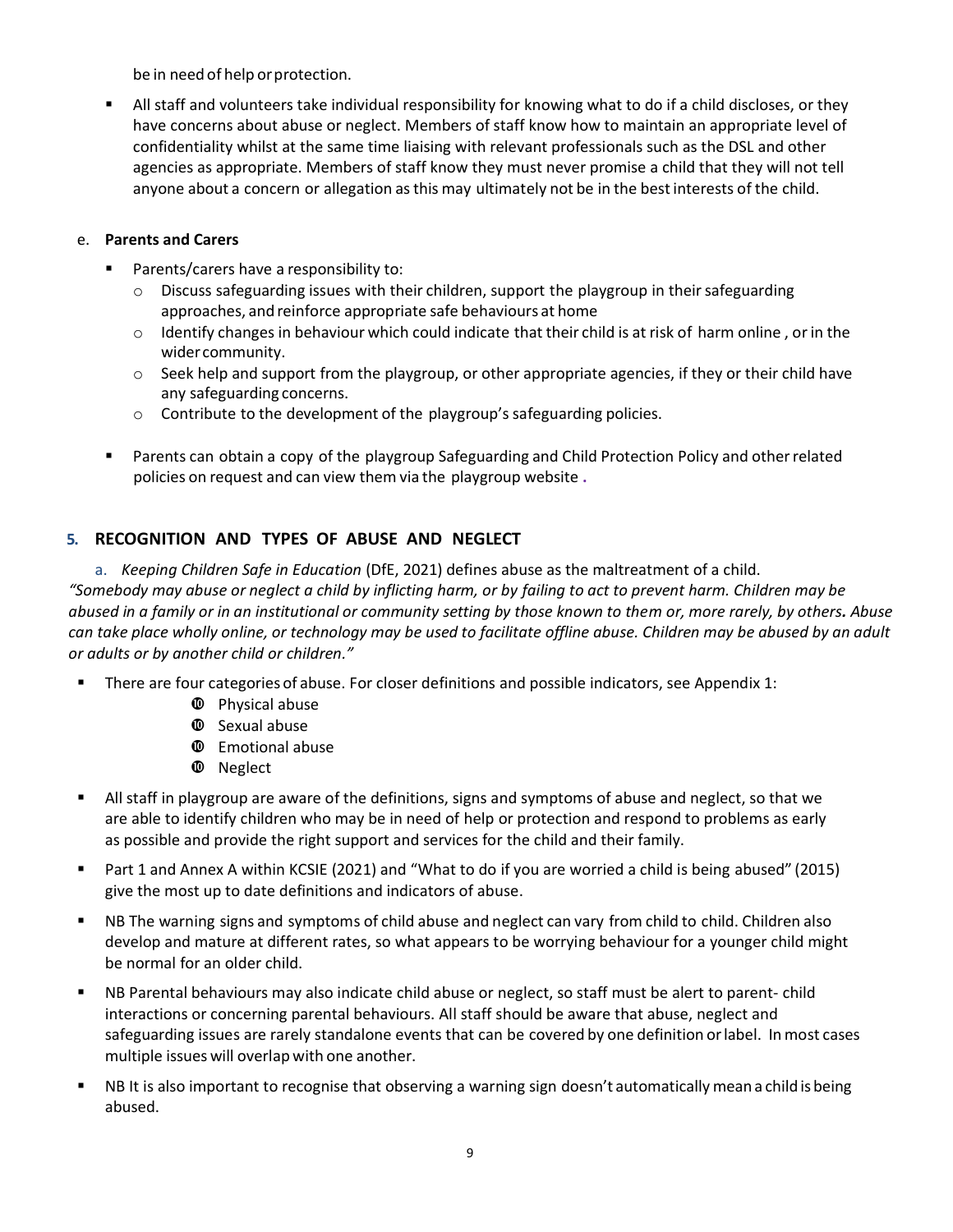# **6. CHILDREN IN SPECIFIC CIRCUMSTANCES**

# **a. Peer on peer abuse**

- Our playgroup may be the only stable, secure and safe element in the lives of children at risk of, or who have suffered harm. Nevertheless, whilst at playgroup, their behaviour may be challenging and defiant, or they may instead be withdrawn, or display abusive behaviours towards other children. Our playgroup recognises that some children may abuse their peers, and any incidents of peer on peer abuse will be managed in the same way as any other child protection concern and will follow the same procedures. We will seek advice and support from other agencies as appropriate.
- Peer on peer abuse among young children can manifest itself in many ways, including, for instance, bullying or physical abuse. We do not tolerate any harmful behaviour in playgroup and will take swift action to intervene where this occurs. We usestory times and carpet times to help children understand, in an ageappropriate way, what abuse is and we encourage them to tell a trusted adult if someone is behaving in a way that makes them feel uncomfortable. Staff are aware of the different gender issues that can be prevalent when dealing with peer on peer abuse.

# **b. Safeguarding Children with Special Educational Needs and Disabilities**

- Christ Church Playgroup acknowledges that children with special educational needs and disabilities can face additional safeguarding challenges asthey may have an impaired capacity to resist or avoid abuse.
- Additional barriers may also exist in recognising abuse and neglect in this group of children. These include:
	- $\circ$  Being more prone to peer group isolation than other groups and being disproportionally impacted by thingslike bullying, without outwardly showing signs of being bullied;
	- o Assumptions that indicators of possible abuse such as behaviour, mood and injury relate to the child's disability rather than abuse or neglect;
	- o Speech, language and communication needs, which may make it difficult to tell others what is happening.
- All staff will ensure that children with special educational needs and disabilities, specifically those with communication difficulties, will be supported to ensure that their voice is heard and acted upon.

## **c. Children Missing from Education**

- The playgroup recognises that all children, regardless of their circumstances, are entitled to a full time education which is suitable to their age, ability, aptitude and any special educational needs they may have. We are aware that a child going missing from education is a potential indicator of abuse or neglect.
- Our playgroup has a procedure in place for responding to unauthorised absence and responding to children who go missing from education, although our children are not of statutory school age, particularly on repeat occasions, to help identify the risk of abuse and neglect, including sexual exploitation, and to help prevent the risks of their going missing in future. This may include liaising with Children's Social Care and/orthe police .

## **d. Domestic abuse**

- Domestic abuse can include coercive control and other psychological or emotional abuse, as well as physical, sexual and financial abuse. Exposure to domestic abuse can have a serious, long-term emotional and psychological impact on children.
- We work with other key partners and will share relevant information wherethere are concerns that domestic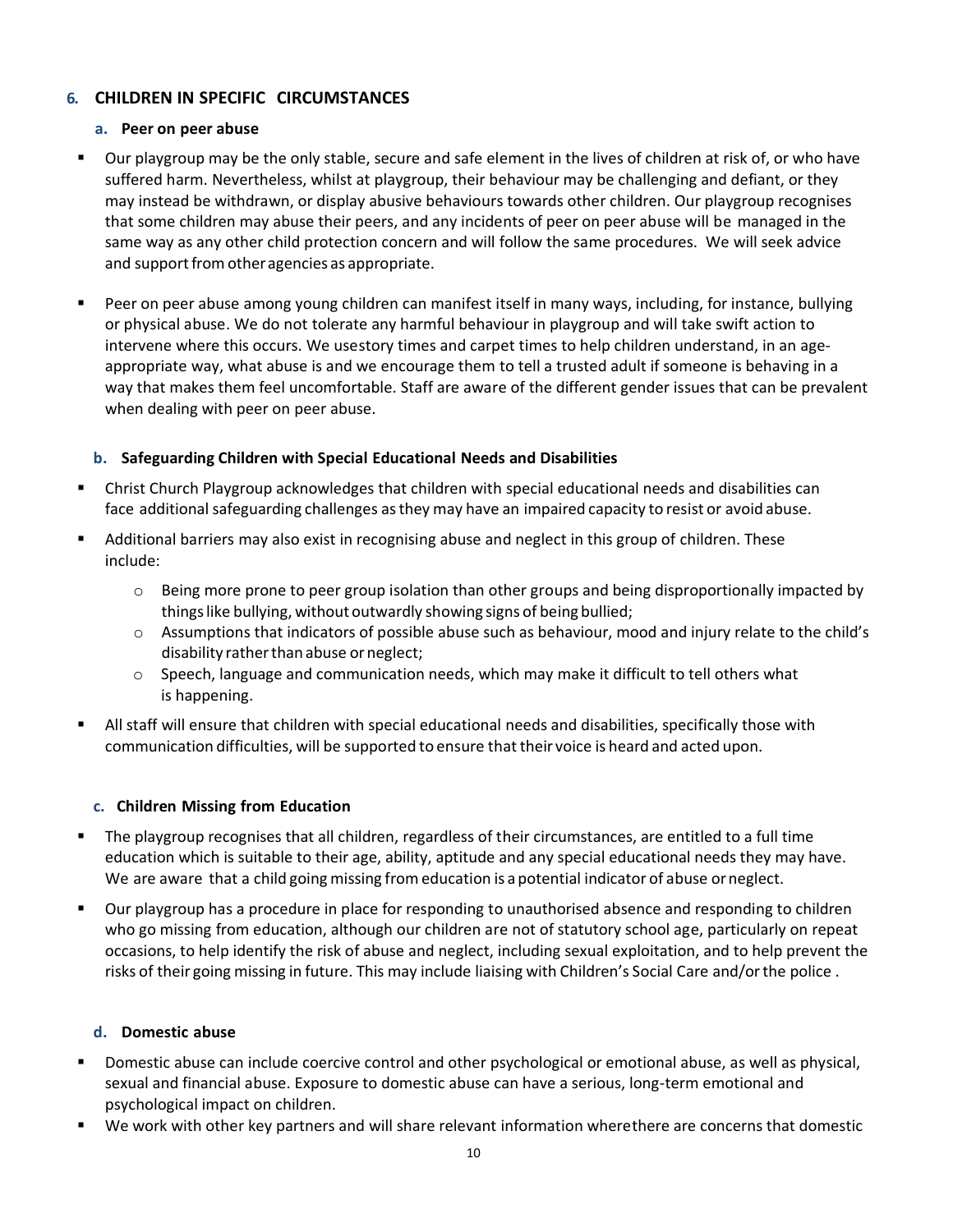abuse may be an issue for a child or family or be placing a child at risk of harm.

# **e. Child Sexual Exploitation (CSE)**

- All staff are aware of the definition of CSE from the Department for Education in February 2017: *"Child Sexual Exploitation is a form of child sexual abuse. It occurs when an individual or group takes advantage of an imbalance of power to coerce, manipulate or deceive a child or young person under the age of 18 into sexual activity (a) in exchange for something the victim needs or wants, and/or (b) for the financial advantage or increased status of the perpetrator or facilitator. The victim may have been sexually exploited even if the sexual activity appears consensual. Child sexual exploitation does not always involve physical contact; it can also occur through the use of technology".*
- CSE can happen to girls and boys from any background or community.
- We understand that a significant number of children who are victims of CSE go missing from home, care and education at some point. Our playgroup is alert to the signs and indicators of a child becoming at risk of, or subject to, CSE and will take appropriate action to respond to any concerns.

# **f."Honour-based" abuse (including Female Genital Mutilation and forced marriage)**

- Female Genital Mutilation (FGM) comprises all procedures involving partial or total removal of the external female genitalia or other injury to female genital organs. It is illegal in the UK and a form of child abuse.
- The Serious Crime Act 2015 introduced a duty on teachers and other professionals to notify the police on 101 of known cases of FGM where it appears to have been carried out on a girl under the age of 18. Our playgroup will operate in accordance with the statutory requirements relating to this issue, and in line with local safeguarding procedures.
- A forced marriage is one entered into without the full consent of one or both parties. It is where violence, threats or other forms of coercion are used and is a crime. Our staff understand how to report concerns where this may be an issue.

# **g. Online Safety**

- Christ Church Playgroup recognises that the use of technology presents particular challenges and risks to children and adults both inside and outside of playgroup. The DSL and members of the management committee have read Annex C regarding Online Safety within KCSIE (2021).
- Christ Church Playgroup identifies that the issues classified within online safety are considerable, but can be broadly categorised into three areas of risk:
	- o content: being exposed to illegal, inappropriate or harmful material
	- $\circ$  contact: being subjected to harmful online interaction with other users
	- $\circ$  conduct: personal online behaviour that increases the likelihood of, or causes, harm.
- Christ Church Playgroup recognises the specific risks that can be posed by mobile phones and cameras and in accordance with KCSIE (2021) has appropriate policies in place that are shared and understood by all members of the playgroup.

# **h. Radicalisation**

- Exposure of children (and adults) to extremist ideology can hinder their social development and educational attainment, as well as posing a very real risk that they could support or partake in an act of violence.
- **■** Under section 26 of the Counter-Terrorism and Security Act (HMG, 2015) schools and other education providers are required to have "due regard to the need to prevent people from being drawn into terrorism". This duty is known as the Prevent Duty. Protecting children from the risk of radicalisation should be seen as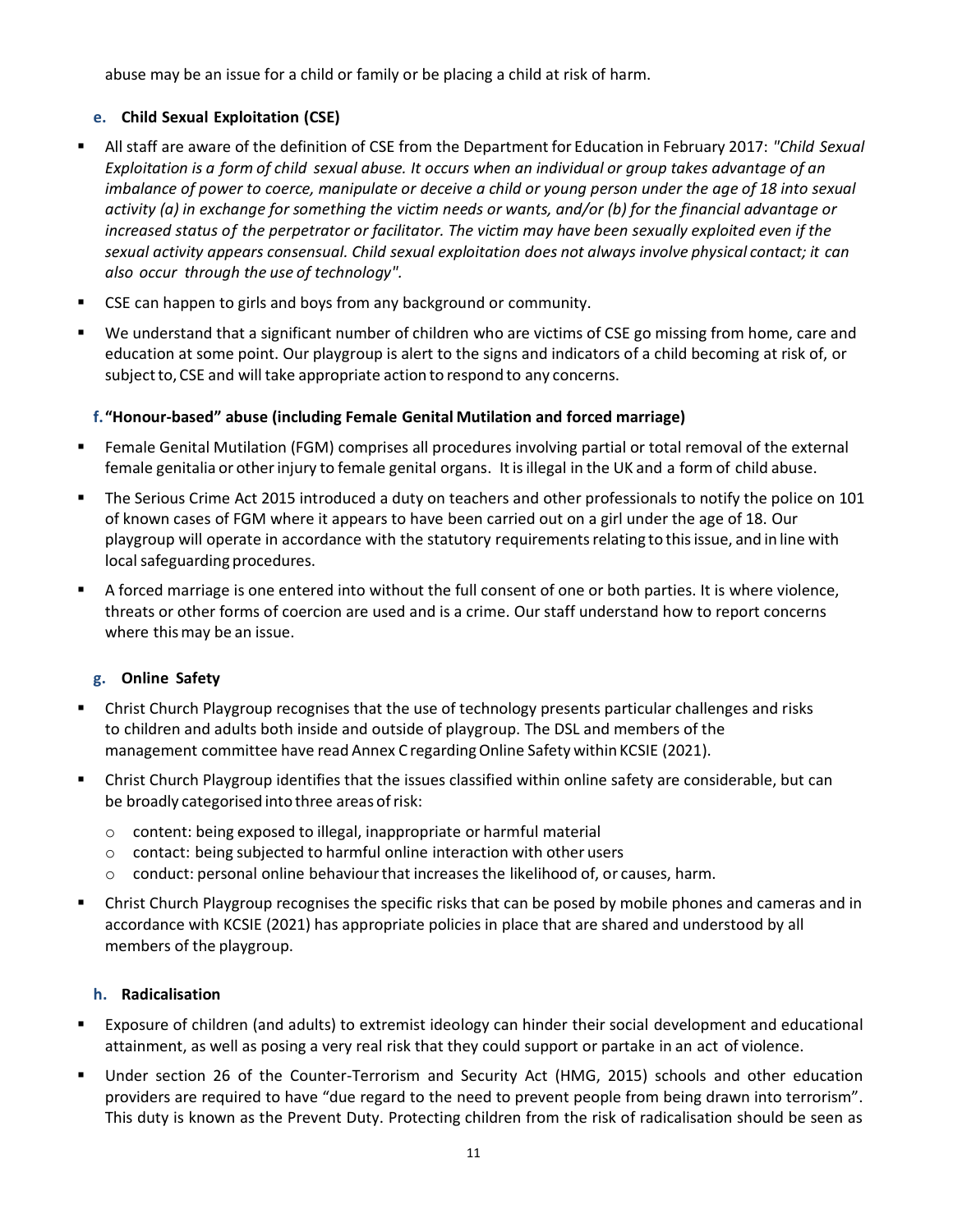part of childcare providers' wider safeguarding duties, and is similar in nature to protecting children from other harms (e.g. drugs, gangs, neglect, sexual exploitation), whether these come from within the family or are the product of outside influences.

- All staff recognise that children exposed to radicalisation and extremism should be protected and safeguarded and will report concerns regarding radicalisation and extremismto the DSL,who will follow local and national guidance.
- All staff will complete an approved training package which includes guidance on how to identify people who may be vulnerable to being drawn into terrorism, and how to refertheminto the Channel process (e.g. Home Office training on Prevent, <https://www.elearning.prevent.homeoffice.gov.uk/edu/screen1.html> ). Channel is a national programme which focuses on providing support at an early stage to people identified as vulnerable to being drawn into terrorism.

# **i. Curriculum and Staying Safe**

- Our playgroup recognises our essential role in helping children to understand and identify the parameters of what is appropriate child and adult behaviour; what is "safe"; to recognise when they and others close to them are notsafe; and how to seek advice and support when they are concerned.
- The playgroup will use the curriculum to provide opportunities for increasing self-awareness, self- esteem, social and emotional understanding, assertiveness and decision making so that children have a rangeof strategies to ensure their own protection and understand the importance of protecting others. This will include online safety.
- Children will be helped to understand (appropriate to their age and ability) about a range of safeguarding concerns through carpet times, story times and individual chats, about stranger danger, road safety, sexual abuse, neglect, online safety etc.
- Systems have been established to support the empowerment of children to talk to staff so that children at Christ Church Playgroup will be listened to, heard and their concerns taken seriously and acted upon as appropriate.

# **7. SAFEGUARDING AND CHILD PROTECTION PROCEDURES**

- The aim of our procedures is to provide a robust framework which enables staff to take appropriate action when they are worried a child is being abused. Christ Church Playgroup adheres to the London Safeguarding Children Procedures (2022). The full procedures and additional guidance relating to specific safeguarding issues can be found on the Islington Safeguarding Children's Partnership website <https://www.islingtonscp.org.uk/> .
- When new staff, volunteers or regular visitors join our playgroup they are informed of the safeguarding arrangements in place, the name of the DSL and how to share concerns with them.
- Any member of staff, volunteer or visitor to the playgroup who receives a disclosure or allegation of abuse, or suspectsthat abuse may have occurred **must** reportit immediately to the DSL (or, in their absence, the deputy DSL). See flowchart What to do if you are worried about a child on page 3.
- The DSL or DDSL will immediately refer cases of suspected abuse or allegations to the Children's Services Contact Team (CSCT) in Islington on 0207 527 7400 or in the local authority where the child lives. For Islington referrals the telephone referral to CSCT will be confirmed in writing using the CSCT Request for Service/Referral Form within 48 hours. Referrals to other local authority statutory services will be followed up, within the same timescale. All referrals will be made using the local authority's referral process (KCSIE, 2021). See <https://www.gov.uk/report-child-abuse-to-local-council> for local authority child protection referral contact details.
- Wherever possible, the playgroup will share any safeguarding concerns, or an intention to refer a child to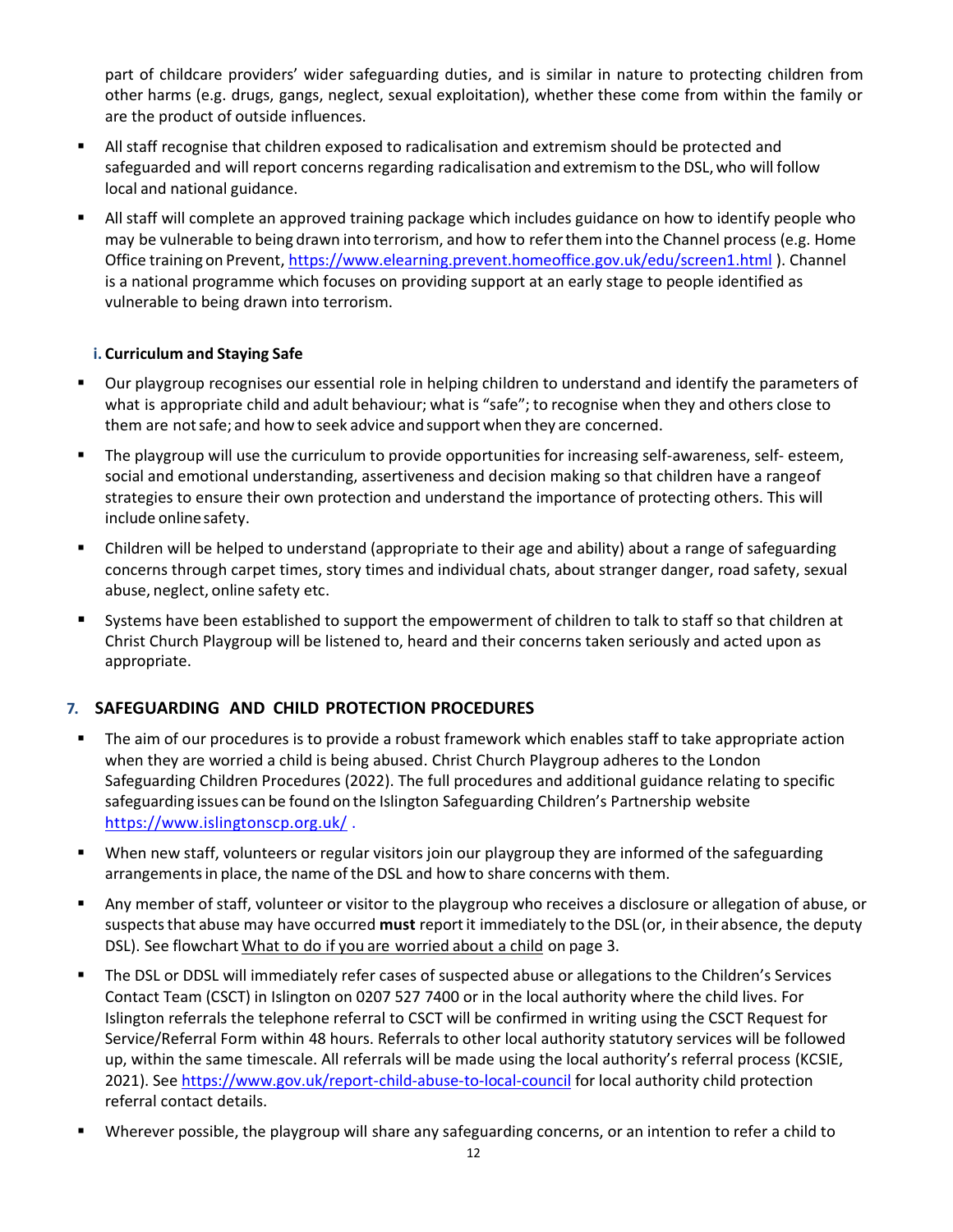Children's Social Care, with parents or carers. However, we will not do so where it is felt that to do so could place the child at greater risk of harm or impede a criminal investigation. On occasions, it may be necessary to seek advice from CSCT and/or police in making decisions about when it is appropriate to share information with parents/ carers.

- Whilst all staff should speak to the DSL/DDSL with regard to any concerns about FGM, there is a specific legal duty on teachers. If a teacher, in the course of their work in the profession, discovers that an act of FGM appears to have been carried out on a girl under the age of 18, the teachermust report thisto the police. See Appendix 2d below for further details.
- If a member of staff continues to have concerns about a child and feels the situation is not being addressed or does not appear to be improving, they should press the DSL for re-consideration of the case in order to reassure themselves the child is safe and their welfare is being considered. If after following this process, the staff member remains concerned that appropriate action is not being taken, it is the responsibility of that person to seek further direct consultation from the Playgroup Manager or safeguarding committee member.
- If, after a referral to CSC, a child's situation does not appear to be improving, the DSL will request reconsideration to ensure that the referral concerns have been addressed and, most importantly, that the child's situation has improved. Professional disagreements (escalation) will be responded to in line with the ISCP procedures, and DSLs may request support via the Principal Officer: Safeguarding in Education (POSIE).
- These procedures apply to all staff working/volunteering in the playgroup and will be covered in training to enable everyone understands their role and responsibility. The prime concern at all stages must be the interests and safety of the child. **Where there is a conflict of interest between the child and an adult, the interests of the child must be paramount.**
- All staff are aware that children with disabilities, special needs, language delay and/or where English is not their first language may communicate concerns with behaviours rather than words. Additionally, staff will question the cause of knocks and bumps in children who have limited mobility.

# **8. EARLY HELP**

- Early Help means providing support as soon as a problem emerges at any point in a child's life. Any child may benefit from this, but staff should be particularly alert to the potential need for early help fora child who:
	- o is disabled and has specific additional needs;
	- $\circ$  has special educational needs (whether or not they have a statutory education, health and care plan);
	- o Is at risk of modern slavery, trafficking or exploitation;
	- $\circ$  is in a family circumstance presenting challenges for the child, such as substance abuse, adult mental health problems ordomestic abuse;
	- $\circ$  has returned home to their family from care;
	- $\circ$  is showing early signs of abuse and/or neglect;
	- $\circ$  is at risk of being radicalised or exploited;
	- o is a privately fostered child.
- All staff are aware of the Early Help process, and understand their role within it. This includes identifying emerging problems, liaising with the DSL, sharing information with other professionals to support early identification and assessment and, in some cases, acting as the lead professional in undertaking an early help assessment.
- If Early Help is assessed to be appropriate, then the DSL will support staff members involved with the family to initiate an Early Help Assessment or request targeted family support, e.g. Families First or IFIT. The DSL will keep all Early Help cases under constant review and will give consideration to making a child in need or child protection referral if the situation doesn't appearto be improving forthe child.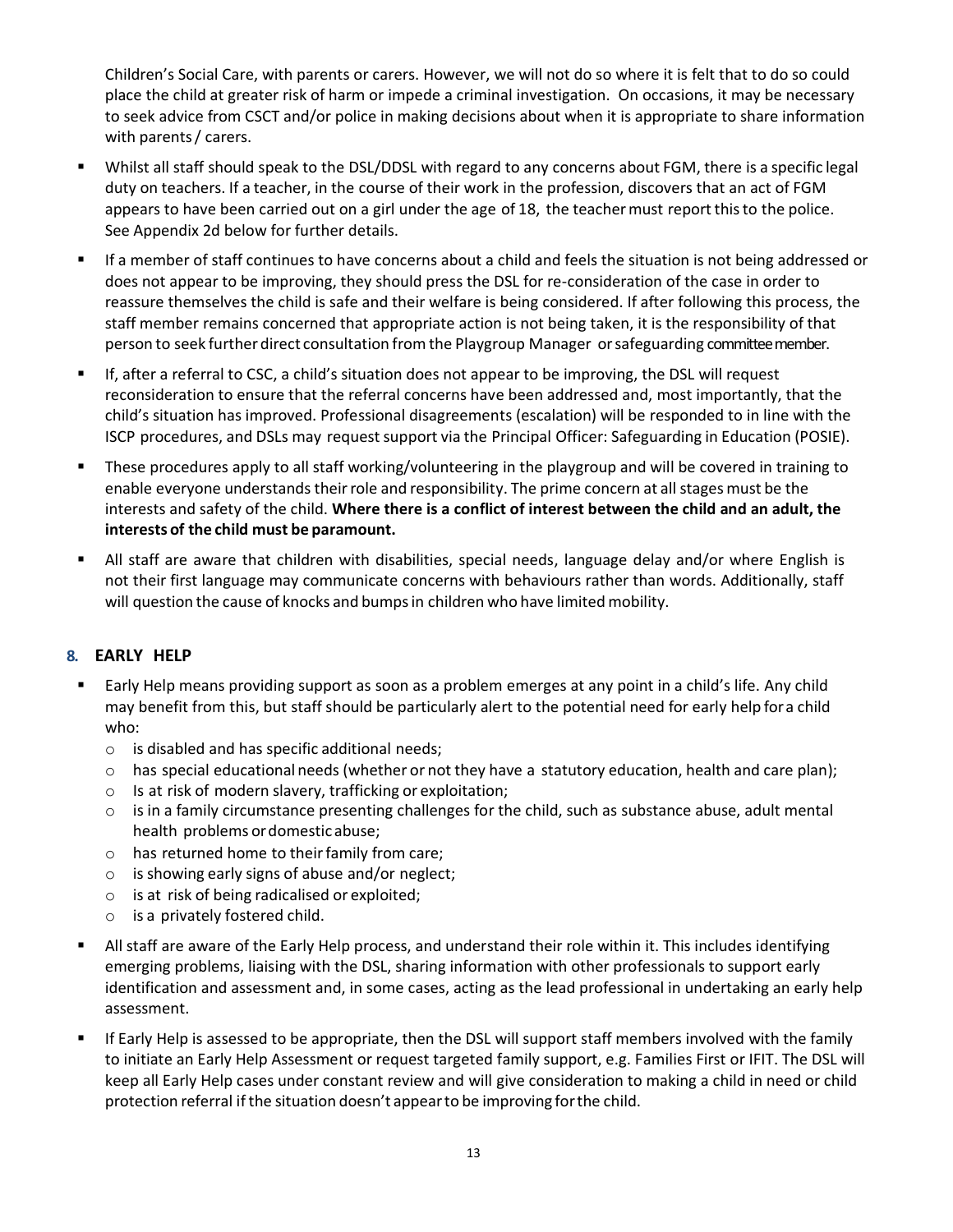# **9. RECORD KEEPING**

- Staff will record any welfare concern that they have about a child on the setting's concerns form with a completed body map if injuries have been observed and pass them without delay to the DSL. Records will be completed as soon as possible after the disclosure/incident/event, using the child's words where appropriate, and will be signed and dated by the member of staff concerned.
- Blank concerns forms are kept in the playgroup leader's office.
- All safeguarding concerns, discussions and decisions (and justifications for those decisions) will be recorded in writing. If members of staff are in any doubt about recording requirements, they should discuss their concernswith the DSL or the deputy DSL in the DSL's absence.
- Safeguarding and child protection records are kept for individual children and are maintained separately from all other records relating to the child in the playgroup.
- Safeguarding records are kept in accordance with data protection legislation and are retained centrally and securely by the DSL. Safeguarding and child protection records are shared with staff on a "need to know" basis only.
- All safeguarding records will be transferred in accordance with data protection legislation to the child's subsequent school/setting, under confidential and separate cover in line with KCSIE (2021). These will be given to the new DSL and a receipt of delivery will be obtained.

# **10. CONFIDENTIALITY AND INFORMATION SHARING**

- **E** All matters relating to safeguarding and child protection are confidential. The Playgroup Leader/ DSL will only disclose information about a pupil to other members of staff on a "need to know" basis.
- While all staff have a duty to keep confidential any information about children, families and colleagues to which they have access as a result of their role, they also have a professional responsibility to share information with other agencies in order to safeguard children.
- Staff are aware that they cannot promise a child to keep secrets which might compromise the child's safety or wellbeing. Further advice on responding to disclosures can be found in Appendix 3.
- **■** If the playgroup is made aware of any safeguarding concerns which they feel need to be shared with the wider community (including other local /schools/nurseries/playgroups), then advice will be sought from the local authority to ensure that the integrity of any subsequent investigations are maintained and that all members of the community are safeguarded.
- See also DfE Guidance on Information Sharing (July, 2018).

# **11. INTER-AGENCY WORKING**

- **■** The Playgroup recognises and is committed to its responsibility to work with other professionals and agencies in line with statutory guidance (WTSC), both to ensure children's needs are met and to protect them from harm. All staff will endeavour to identify those children and families who may benefit from the intervention and support of external professionals and will seek to enable referrals, in discussion with parents/carers as appropriate.
- The playgroup will ensure that staff are enabled to attend relevant safeguarding meetings, including Child Protection Conferences, Core Groups, Strategy Meetings, Child in Need meetings, TAC meetings and Early Helpmeetings.
- The Playgroup leader / DSL will work to establish strong and co-operative relationships with relevant professionals in other agencies.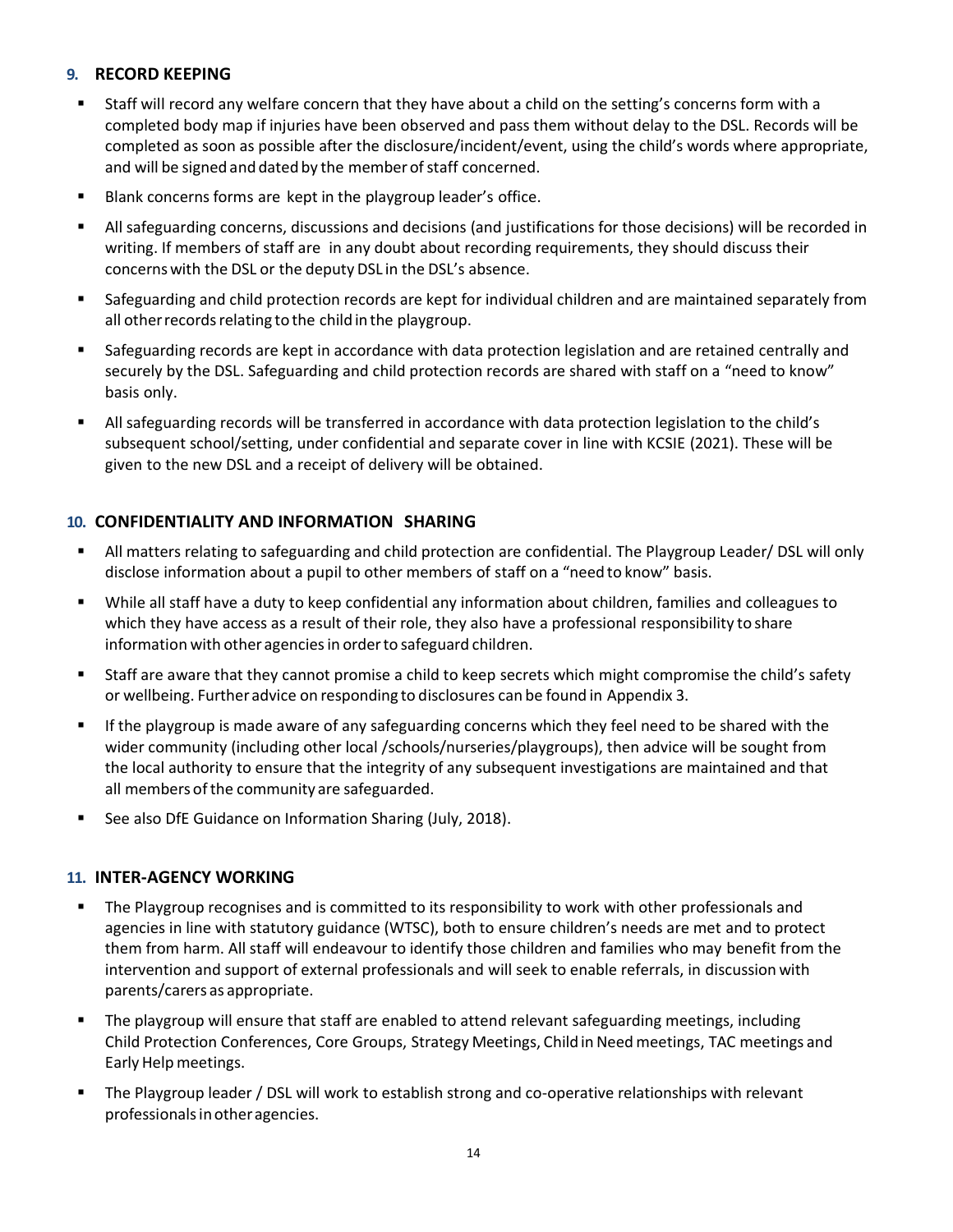Playgroup is not the investigating agency when there are child protection concerns and the playgroup will therefore pass all relevant cases to the statutory agencies. We will however contribute to the investigation and assessment processes as required, and recognise that a crucial part of this may be in supporting the child while these take place.

# **12. COMPLAINTS**

- **.** The playgroup's Complaints Procedure is available to parents and members of staff who wish to report concerns.
- All reported concerns will be taken seriously and considered within the relevant and appropriate process. Anything that constitutes an allegation against a member of staff or volunteer will be dealt with under the specific Procedures for Managing Allegations against Staff policy.

# **13. STAFF INDUCTION, AWARENESS AND TRAINING**

- All members of staff have access to part one of KCSIE (2021) which provides an overview of safeguarding duties and responsibilities. Playgroup leaders will read the entire document. All members of staff should also read Annex A as part of KCSIE (2021) and must sign to confirm that they have read and understood Part One and Annex A. This information is kept in Staff declarations in each person's personnel folder.
- The DSL will ensure that all new staff and volunteers (including temporary staff working with children) are appropriately inducted in the playgroup's internal safeguarding procedures and communication lines. As a minimum, this will include
	- o the child protection policy
	- o the behaviour policy
	- o the staff behaviour policy (sometimes called a code of conduct)
	- o the safeguarding response to children who go missing from education; and
	- $\circ$  the role of the designated safeguarding lead (including the identity of the designated safeguarding lead and any deputies).
- All staff members (including temporary staff working with children) will receive appropriate safeguarding and child protection training (organised by the Playgroup leader) which will enable themto:
	- $\circ$  Recognise potential safeguarding and child protection concerns involving children and adults (colleagues, otherprofessionals and parents/carers)
	- $\circ$  Respond appropriately to safeguarding issues and take action in line with this policy
	- o Record concerns in line with the playgroup policies
	- $\circ$  Refer concerns to the DSL and be able to seek support external to the playgroup if required
- All staff members (including temporary staff) will receive regular safeguarding and child protection updates. Christ Church Playgroup will achieve this by staff meetings or briefings, plus other training as required, but at least annually, to provide them with relevant skills and knowledge to safeguard children effectively.
- All staff members (including temporary staff working directly with children) will also be made aware of the playgroup's expectations regarding safe and professional practice via the staff behaviour policy **(or code of** conduct) discussed as part of the induction process.
- The playgroup recognises the expertise which members of staff build by undertaking safeguarding training and managing safeguarding concerns on a daily basis. All staff are therefore able to contribute to and shape safeguarding arrangements and the safeguarding policy. Staff and the committee will continuously contribute to thepolicy though staff meetings, committee meetings and staff performance reviews.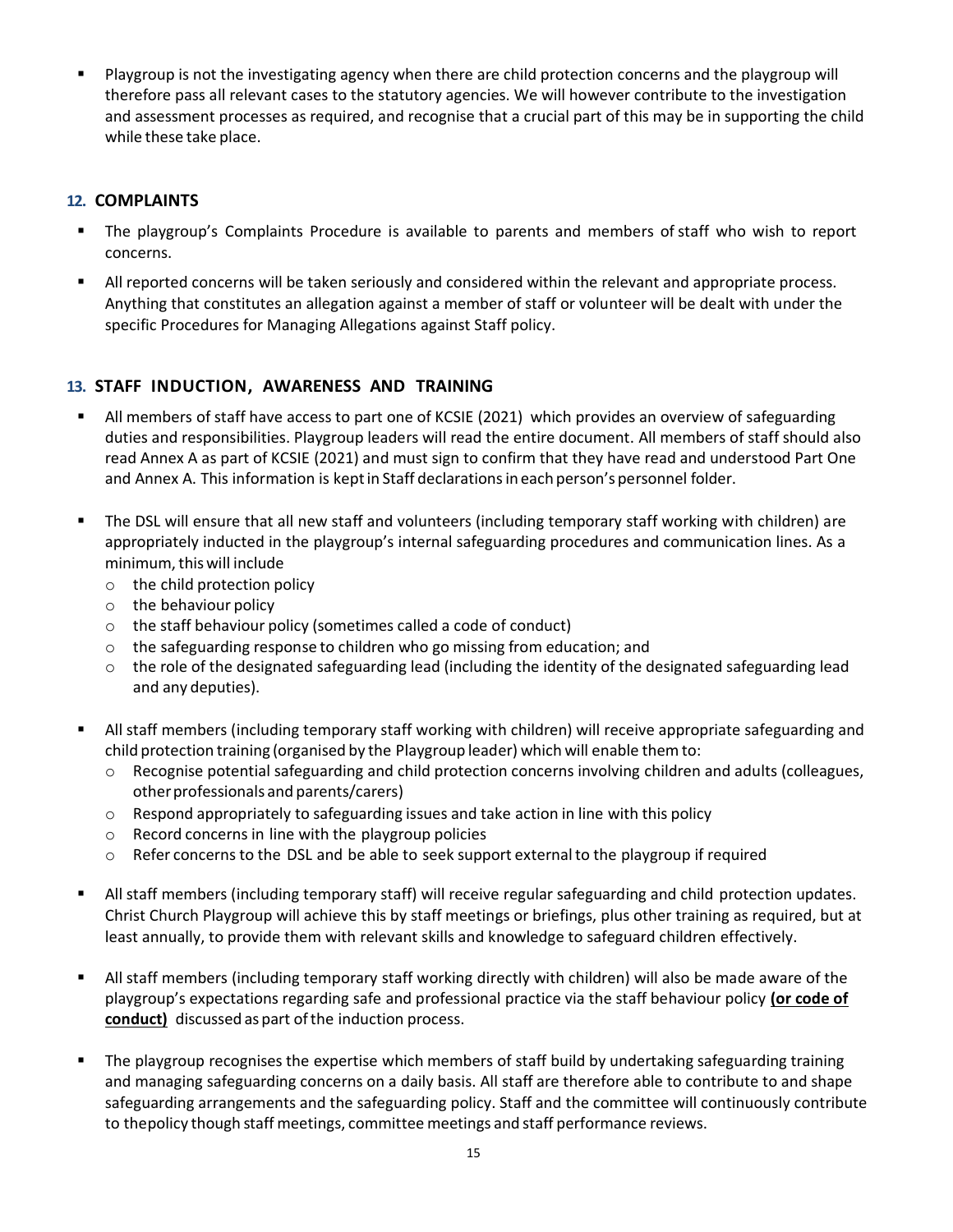The DSL will maintain an up to date register of who has received safeguarding and child protection training, including Prevent, and will provide an annual update to the council as part of the annual safeguarding report.

# **14. SAFE WORKING PRACTICE**

- All members of staff are required to work within clear guidelines on safe working practice / the playgroup's Code of Conduct.
- Children may make allegations against staff in situations where they feel vulnerable or where they perceive there to be a possible risk to their welfare. As such, staff will avoid placing themselves in a vulnerable position regarding potential allegations.
- There are circumstances when it is appropriate for staff to use "reasonable force" to safeguard children and young people, such as guiding a child to safety or breaking up a fight. The term "reasonable force" covers a broad range of actions used by staff that involve a degree of physical contact to control or restrain children. "Reasonable" means using no more force than is needed. Our playgroup works in accordance with statutory and local guidance on the use of reasonable force and recognises that where intervention is required, it should always be considered in a safeguarding context.
- Physical intervention should only be used when the child is endangering him/herself or others and such events should be recorded and signed by a witness. Staff should be aware of the playgroup's Behaviour Management and Physical Intervention practices, and any physical interventions must be in line with agreed policy and procedure in which appropriate training should be provided.
- Our playgroup understands the additional vulnerability of children with special educational needs and disabilities and will ensure positive and proactive behaviour support to reduce the occurrence of risky behaviourand the need to use restraint.
- Full advice and guidance can be found in Guidance for Safer Working Practice for Adults who Work with Children and Young People in Education Settings (2022), [https://c-cluster-](https://c-cluster-110.uploads.documents.cimpress.io/v1/uploads/d71d6fd8-b99e-4327-b8fd-1ac968b768a4~110/original?tenant=vbu-digital)[110.uploads.documents.cimpress.io/v1/uploads/d71d6fd8-b99e-4327-b8fd-](https://c-cluster-110.uploads.documents.cimpress.io/v1/uploads/d71d6fd8-b99e-4327-b8fd-1ac968b768a4~110/original?tenant=vbu-digital)[1ac968b768a4~110/original?tenant=vbu-digital.](https://c-cluster-110.uploads.documents.cimpress.io/v1/uploads/d71d6fd8-b99e-4327-b8fd-1ac968b768a4~110/original?tenant=vbu-digital)
- Staff should be particularly aware of the professional risks associated with the use of social media and electronic communication (email, mobile phones, texting, social network sites etc.) and should familiarise themselves with advice and professional expectations outlined in the above guidance.

# **15. STAFF SUPERVISION AND SUPPORT**

- **Christ Church Playgroup strives to create a culture and environment where members of staff feel** competent and confident to raise concerns and feel supported in their safeguarding role. Any member of staff affected by issues arising from concerns for children's welfare orsafety is encouraged to seek support from the DSL.
- The induction process will include familiarisation with child protection responsibilities and procedures as outlined above. All new staff will receive induction training. However, their induction should be clear that safeguarding and child protection concerns should be brought to the DSL's attention, assoon as possible.
- The playgroup will provide appropriate supervision and support for all members of staff to ensure that:
	- $\circ$  staff are competent to carry out their responsibilities for safeguarding and promoting the welfare of children
	- $\circ$  all staff have regular reviews of their own practice to ensure they improve over time.
	- $\circ$  caseholding staff have a space to discuss and reflect upon their work and progress with particular children and young people.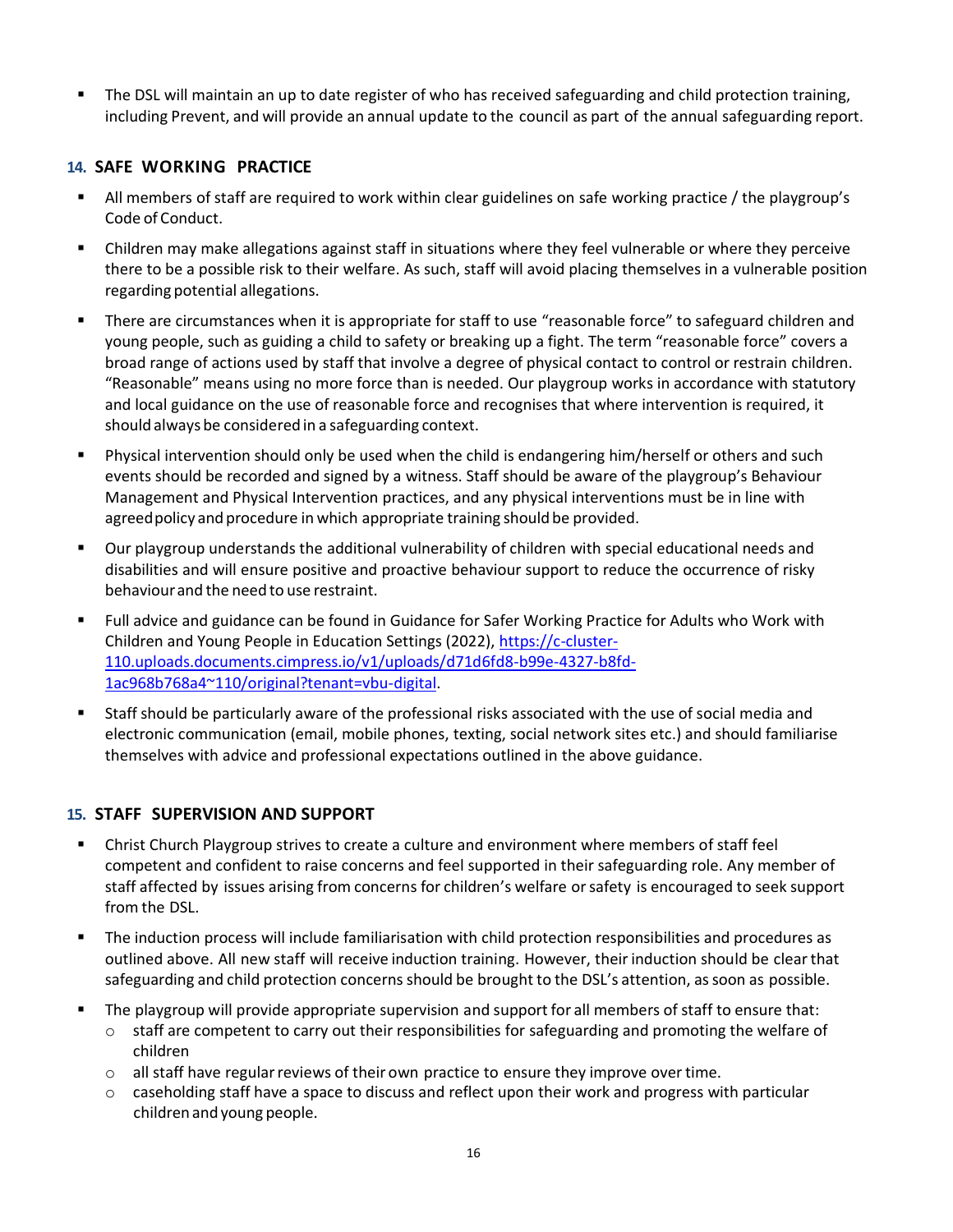- The DSL will also put staff in touch with outside agencies for professional support if they so wish. Staff can also approach organisations such as their union or other similar organisations directly. Further information about a range of supporting organisations can be found in appendix 4.
- The playgroup will ensure that members of staff are provided with appropriate supervision in accordance with the statutory requirements of Early Years Foundation Stage (EYFS, 2021).

# **16. SAFER RECRUITMENT (SRG 2020)**

- Christ Church Playgroup is committed to recruiting staff and volunteers who are safe to work with our children and have theirwelfare and protection asthe highest priority
- The playgroup has a Safer Recruitment Policy and procedures in place to prevent people who pose a risk ofharm fromworking with children, in line with statutory guidance, by ensuring:
	- o at least one person on any interview panel has completed safer recruitment training and interviews include aquestion related to safeguarding practice
	- $\circ$  all applicants complete an application form, gaps in education and employment are explored and appropriate pre-appointment checks are carried out, e.g. references and DBS checks
	- $\circ$  proportionate decisions on whether to ask for any checks beyond what is required are made by the chair of the interview panel
	- o all volunteers are appropriately recruited and supervised
- Christ Church Playgroup is responsible for ensuring that the playgroup maintains an accurate Single Central Record (SCR) which meets statutory requirements.
- All staff and volunteers are advised to disclose any reason that may affect their suitability to work with children, including convictions, cautions, court orders, cautions,reprimands and warnings.

# **17. ALLEGATIONS AGAINST MEMBERS OF STAFF AND VOLUNTEERS**

- Christ Church Playgroup recognises that it is possible for staff and volunteers to behave in a way that might cause harm to children and takes seriously any allegation received. **Such allegations should be referred immediately to the Playgroup Manager** in line with KCSIE (2021) who will contact the Local Authority Designated Officer (LADO) to agree further action to be taken in respect of the child and staff member. In the event of allegations of abuse being made against the Playgroup Manager, staff are advised that allegations should be reported to the Chairof the Management Committee ordirectly to the LADO.
	- The Playgroup has a legal duty to refer to the Disclosure and Barring Service (DBS) anyone who has harmed, or poses a risk of harm, to a child, or if there is reason to believe the member of staff has committed one of a number of listed offences, and who has been removed from working (paid or unpaid) in regulated activity, or would have been removed had they not left. The DBS will consider whether to bar the person. If these circumstances arise in relation to a member of staff at our playgroup, a referral will be made as soon as possible afterthe resignation or removal of the individual in accordance with advice fromthe LADO.

# **18. WHISTLEBLOWING**

• Whistleblowing is making a disclosure in the public interest, and occurs when a worker or a member of the wider community raises a concern about danger or illegality that affects others, for example, children or families who attend the setting or members of the public.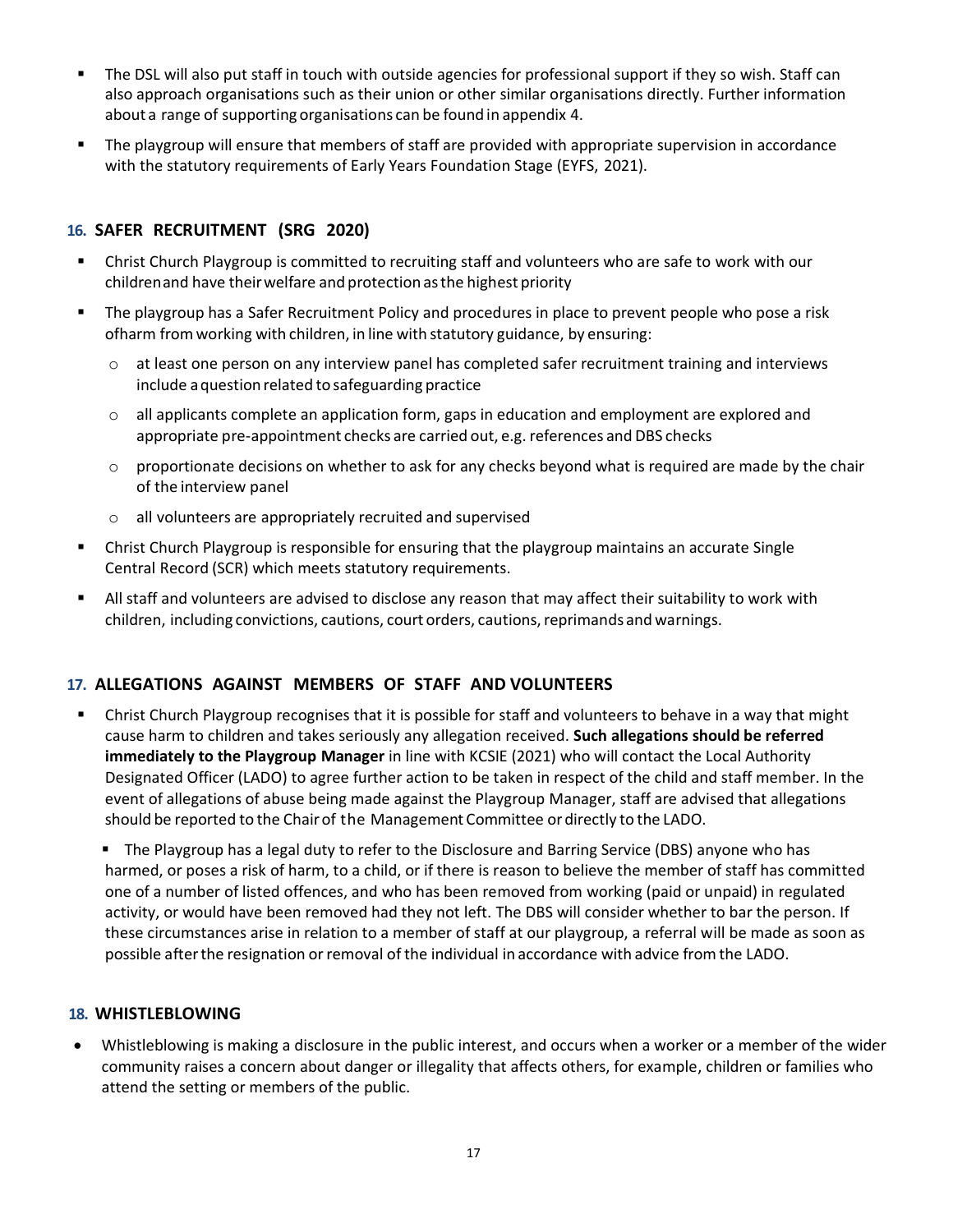- All staff are made aware of the duty to raise concerns about the attitude or actions of staff in line with the Code of Conduct / Whistleblowing policy. It is a disciplinary offence not to report concerns about the conduct of a colleague or any person that could place a child a risk.
- We want everyone to feel able to report any child protection / safeguarding concerns. However, members of staff who feel unable to raise these concerns internally can call the NSPCC whistleblowing helpline on: 0800 028 0285 (8:00 AM to 8:00 PM, Monday to Friday) or email [help@nspcc.org.uk](mailto:help@nspcc.org.uk). Parents or others in the wider community with concerns can also email [help@nspcc.org.uk](mailto:help@nspcc.org.uk) or contact the 24-hour NSPCC general helpline on 0808 800 5000.

# **19. THE USE OF PLAYGROUP PREMISES BY OTHER ORGANISATIONS**

The Angel Room at Christ Church is occasionally used after playgroup hours by Christ Church children's groups or by other community groups, which must abide by the Church's and their own safeguarding policies. Whenever the playgroup is not in session, all confidential records and electronic equipment, including laptops, iPads and phones, are securely locked away in the playgroup office: no group has access to the keys to the solid door.

# **20. SECURITY**

- All members of staff have a responsibility for maintaining awareness of buildings and grounds security and for reporting concerns that may come to light. We operate within a whole-playgroup community ethos and welcome comments from children, parents and others about areas that may need improvement as well as what we are doing well.
- Appropriate checks will be undertaken in respect of visitors and volunteers coming into playgroup as outlined within our Volunteers Policy.
- Visitors will be expected to sign in and out of our visitors' log. Any individual who is not known or identifiable should be challenged forclarification and reassurance.
- The playgroup will not accept the behaviour of any individual (parent or professional) who threatens playgroup security or causes others (child or adult) to feel unsafe. Such behaviour will be treated as a serious concern and may result in a decision to refuse access for that individual to the playgroup site.

# **21. MONITORING AND REVIEW**

- All playgroup staff have access to a copy of this policy and must sign to the effect that they have read and understood its contents.
- The policy will also be available to parents/carers.
- This policy was revised in March/April 2022 to reflect the new guidance and legislation issued in relation to safeguarding children and promoting their welfare.
- The policy will be reviewed annually.
- The DSL will review the policy following any child protection concerns (including lessons identified from serious case reviews) or allegations against staff to ensure that it reflects appropriate, accurate and up-todate safeguarding practice.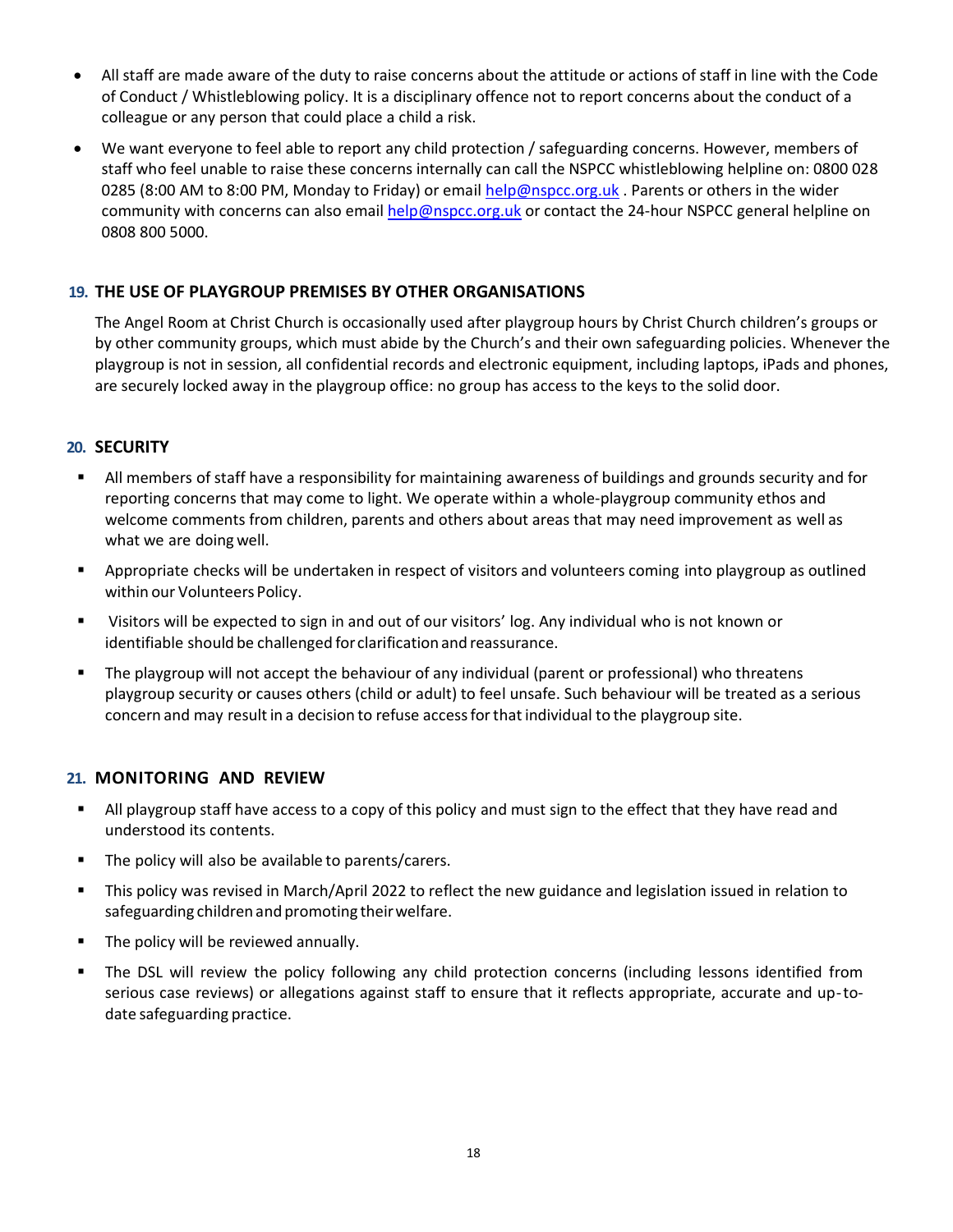# **22. LOCAL SUPPORT**

**Islington Children's Services Contact Team** Telephone: 020 7527 7400 [csctreferrals@islington.gov.uk](mailto:csctreferrals@islington.gov.uk)

**Islington LADO** Telephone: 0207 527 8101 Email: [lado@islington.gov.uk](mailto:lado@islington.gov.uk)

### **Islington Police**

101 (or 999) if there is an immediate risk of harm)

**Islington Safeguarding Children Partnership**  <https://www.islingtonscp.org.uk/> Telephone: 0207 527 4209

**Islington Family Information Service** Telephone: 0207 527 5959 <http://www.islington.gov.uk/fis>

**Islington Family Directory** <http://directory.islington.gov.uk/kb5/islington/directory/service.page>

This policy was adopted by Christ Church Playgroup in March 2022 and will be reviewed in March 2023.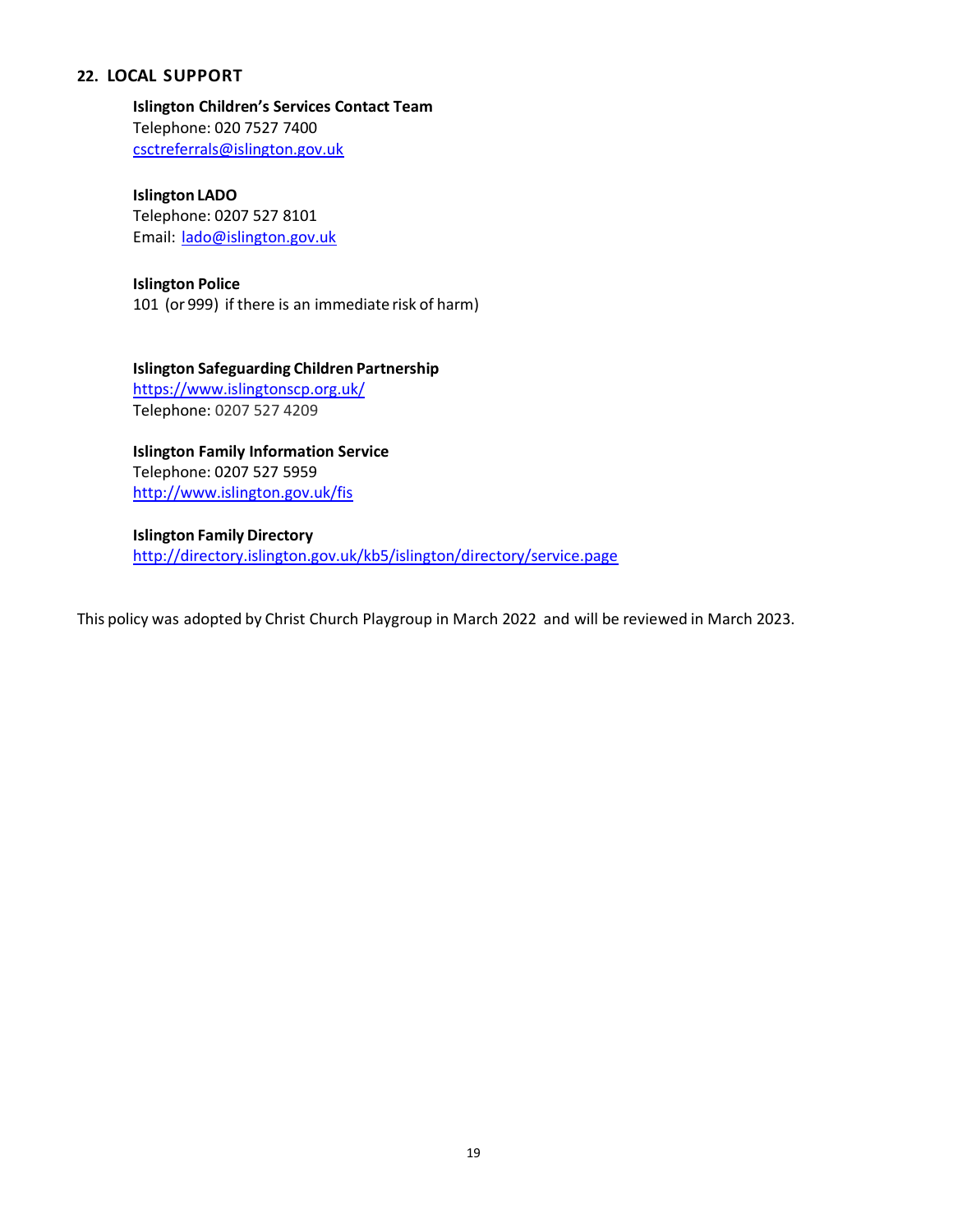# **Appendix 1: Categories of Abuse**

NB All staff are aware that abuse, neglect and safeguarding issues are rarely standalone events that can be covered by one definition orlabel. Inmost casesmultiple issues will overlap with one another.

There are four main types of abuse:

**a. Physical abuse:** a form of abuse which may involve hitting, shaking, throwing, poisoning, burning or scalding, drowning, suffocating or otherwise causing physical harm to a child. Physical harm may also be caused when a parent or carer fabricatesthe symptoms of, ordeliberately induces, illnessin a child.

Signsthat MAY INDICATE physical abuse include:

- Bruises and abrasions around the face
- Damage or injury around the mouth
- Bi-lateral injuries such as two bruised eyes
- Bruising to soft area of the face such as the cheeks
- Fingertip bruising to the front or back of torso
- **Bite marks**
- Burns or scalds (unusual patterns and spread of injuries)
- Deep contact burns such as cigarette burns
- Injuries suggesting beatings (strap marks, welts)
- Covering arms and legs even when hot
- **b. Sexual abuse:** involves forcing or enticing a child or young person to take part in sexual activities, not necessarily involving a high level of violence, whether or not the child is aware of what is happening. The activities may involve physical contact, and may also include non-contact activities, such as involving children in looking at sexual images or activities.

Signs that MAY INDICATE sexual abuse include:

- Sudden changes in behaviour and playgroup performance
- Displays of affection which are sexual and age inappropriate
- Self-harm, self-mutilation or attempts at suicide
- Alluding to secrets which they cannot reveal
- Tendency to cling or need constant reassurance
- Regression to younger behaviour; for example, thumb sucking, playing with discarded toys, acting like a baby
- Distrust of familiar adults e.g. anxiety of being left with relatives, a childminder or lodger
- Unexplained gifts or money
- Depression and withdrawal
- Fear of undressing for PE
- Sexually transmitted disease
- Fire setting
- Aggressive behaviour or severe temper outbursts.
- **■** Injuries need to be accounted for inadequate, inconsistent or excessively plausible explanations or a delay in seeking treatment should signal concern.
- **c. Emotional abuse:** the persistent emotional maltreatment of a child such as to cause severe and adverse effects on the child's emotional development. It may involve conveying to a child that they are worthless or unloved, inadequate, or valued only insofar as they meet the needs of another person. It may include not giving the child opportunities to express their views, deliberately silencing them or 'making fun" of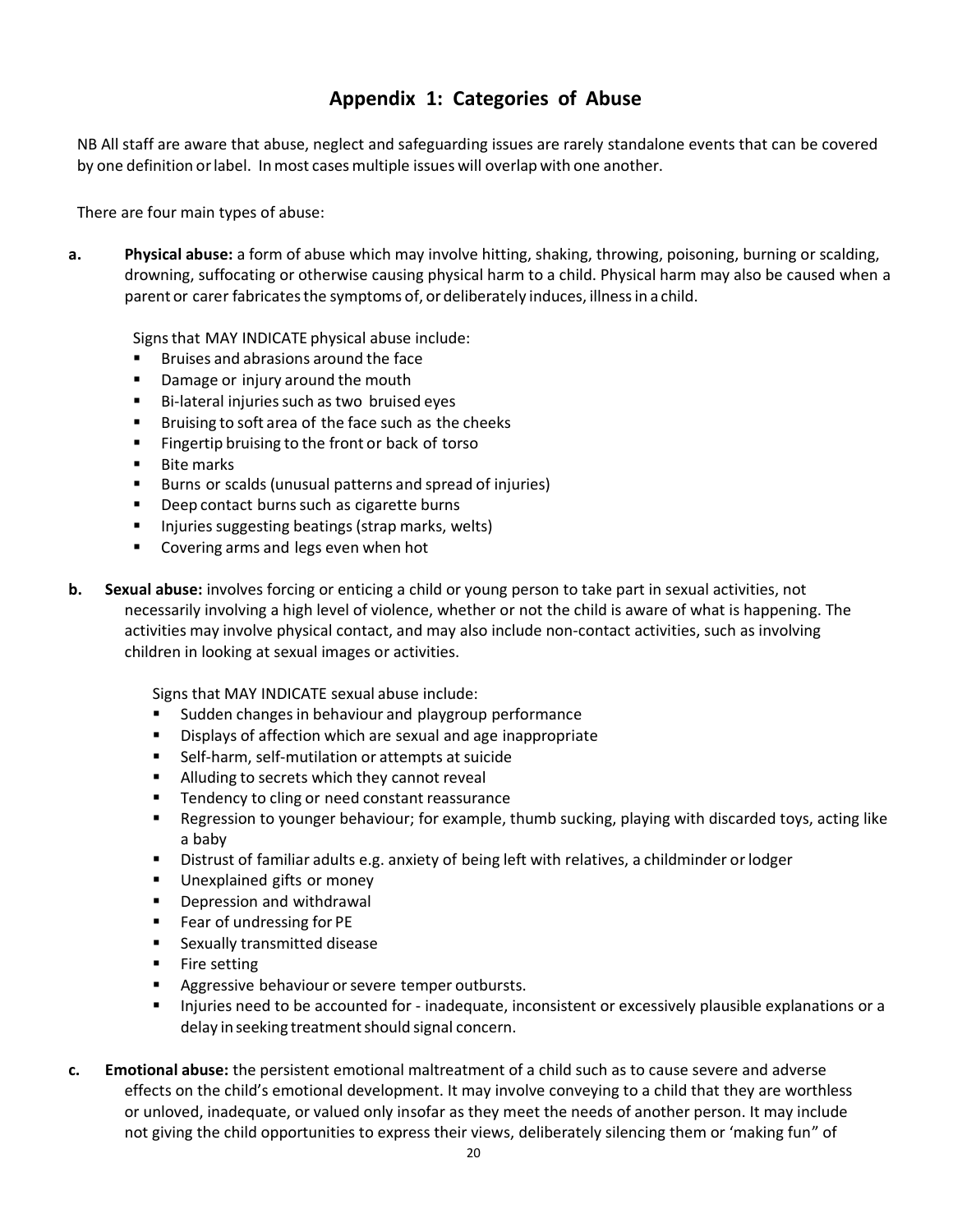what they say or how they communicate. It may feature age or developmentally inappropriate expectations being imposed on children. These may include interactions that are beyond a child's developmental capability as well as overprotection and limitation of exploration and learning, or preventing the child participating in normal social interaction. It may involve seeing or hearing the ill treatment of another. It may involve serious bullying (including cyberbullying), causing children frequently to feel frightened or in danger, or the exploitation or corruption of children. Some level of emotional abuse is involved in all types of maltreatment of a child, although itmay occur alone.

Signsthat MAY INDICATE emotional abuse

- Over reaction to mistakes
- Lack of self-confidence/esteem
- Sudden speech disorders
- Self-harming
- Eating Disorders
- Extremes of passivity and/or aggression
- Compulsive stealing
- Drug, alcohol, solvent abuse
- Fear of parents being contacted
- Unwillingness or inability to play
- Excessive need for approval, attention and affection
- **d. Neglect:** neglect differs from other forms of abuse in that there is very rarely a single incident or crisis that draws attention to the family. It is repeated, persistent neglectful behaviour that causes incremental damage over a period of time. Neglectful behaviour – such as failing to provide adequate food, clothing, shelter, emotional support, supervision, medical care, or protection from harm or danger – does not meet a child's basic physical and/or psychological needs and is likely to result in the serious impairment of the child's health or development.

Signs that MAY INDICATE neglect:

- Constant hunger
- Poor personal hygiene
- Constant tiredness
- Inadequate clothing
- Missing from playgroup including frequent lateness
- Untreated medical problems
- Poor relationship with peers
- Compulsive stealing and scavenging
- Rocking, hair twisting and thumb sucking
- Running away
- Loss of weight or being constantly underweight
- Low self esteem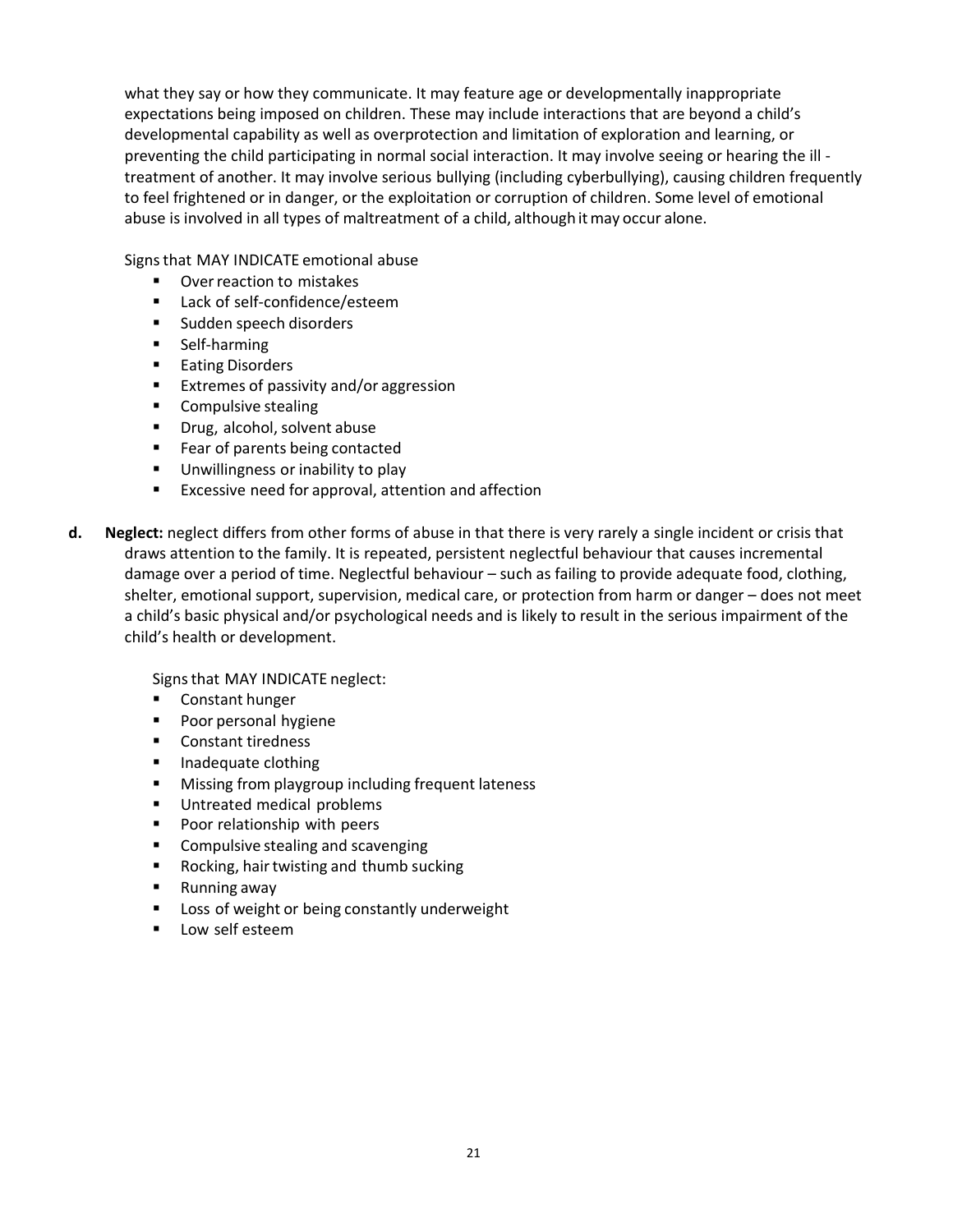# **Appendix 2: Specific Safeguarding Issues**

NB See also Annex A of Keeping Children Safe in Education (2019)

# **a. Peer on Peer Abuse (Allegations of abuse made against other children)**

- All members of staff at Christ Church Playgroup recognise that children are capable of abusing their peers. Peer on peer abuse can take many forms, including (but not limited to) bullying, gender-based abuse, sexually harmful behaviour, and violence.
- Christ Church Playgroup will never tolerate, dismiss or minimise abuse. Any incidents of peer on peer abuse will be managed in the same way as any other child protection concern, and staff will follow the same procedures as outlined in Section 6 above, and in accordance with ISCP procedures.
- Christ Church Playgroup will take steps to minimise the risk of all forms of peer on peer abuse. We will ensure that appropriate curriculum time is dedicated to enable children to develop an awareness and understanding of abusive behaviour and to ensure that children recognise warning signs and how they can access support both within the playgroup and externally.
- In cases of peer-on-peer abuse, staff will always consider what support might be needed for the perpetrators as well as the victims.

# **b. Child Sexual Exploitation (CSE)**

- **E** All Christ Church Playgroup staff at have been made aware of the revised definition of Child Sexual Exploitation,as issued by the DfE in February 2017: [https://www.gov.uk/government/publications/child](https://www.gov.uk/government/publications/child-sexual-exploitation-definition-and-guide-for-practitioners)[sexual-exploitation-definition-and-guide-for-](https://www.gov.uk/government/publications/child-sexual-exploitation-definition-and-guide-for-practitioners) [practitioners](https://www.gov.uk/government/publications/child-sexual-exploitation-definition-and-guide-for-practitioners)
- Child sexual exploitation is a form of child sexual abuse. It occurs where an individual or group takes advantage of an imbalance of power to coerce, manipulate or deceive a child or young person under the age of 18 into sexual activity (a) in exchange for something the victim needs or wants, and/or (b) for the financial advantage or increased status of the perpetrator orfacilitator. The victim may have been sexually exploited even if the sexual activity appears consensual. Child sexual exploitation does not always involve physical contact; it can also occur through the use of technology.
- All staff recognise that children at risk of CSE need to be identified and issues relating to CSE should be approached in the same way as protecting children from other risks. They are aware that sexual exploitation can take many forms ranging from the seemingly "consensual" relationship where sex is exchanged for affection or gifts, to serious organised crime by gangs and groups, but in each case there is an imbalance of power in the relationship, because the perpetrator always holds some kind of power over the victim. However, it also important to recognise that some young people who are being sexually exploited do not exhibit any external signs of this abuse or recognise this as abusive.

# **c. "Honour-based" abuse**

- Staff are aware that "honour-based" abuse (HBA) encompasses a range of crimes which have been committed to protect or defend the honour of the family and/or the community, including FemaleGenital Mutilation (FGM), forced marriage, and practices such as breast ironing.
- The indicators of HBA and associated factors will be covered with staff within the playgroup safeguarding training. All members of staff are alert to the possibility of a child being at risk of HBA, or already having suffered HBA. All members of staff are aware that all forms of HBA are abuse (regardless of the motivation) and will be handled and escalated as such. Staff will speak with the DSL if they are concerned about HBA.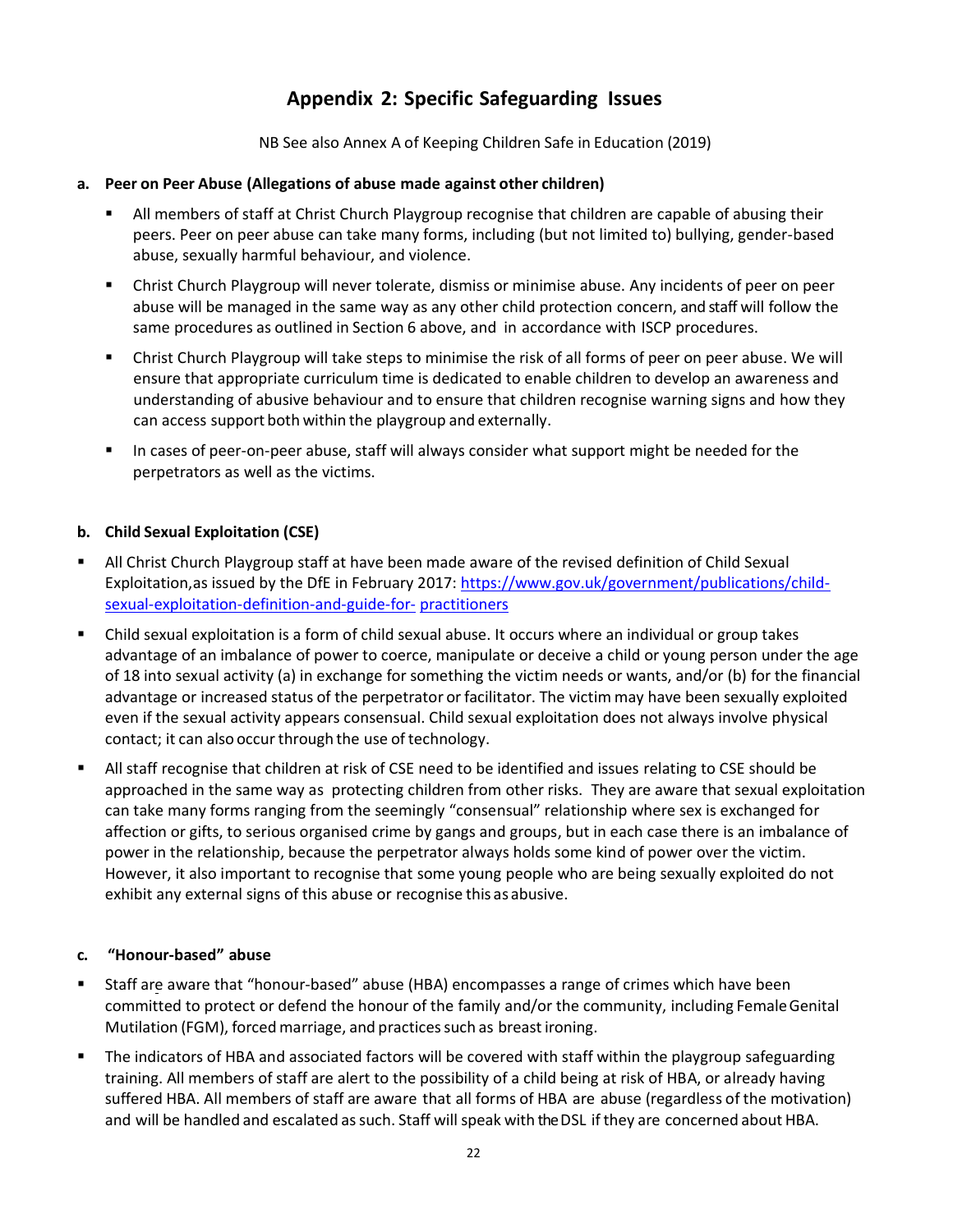- The DSL will complete the FGM e-Learning packag[e \(https://www.fgmelearning.co.uk/\)](https://www.fgmelearning.co.uk/). The DSL will also ensure that information and training is made available as appropriate to all members of staff. This includes "FGM The Facts": [https://assets.publishing.service.gov.uk/government/uploads/system/uploads/attachment\\_data/file/7836](https://assets.publishing.service.gov.uk/government/uploads/system/uploads/attachment_data/file/783684/FGM_The_Facts_A6_v4_web.pdf) [84/FGM\\_The\\_Facts\\_A6\\_v4\\_web.pdf](https://assets.publishing.service.gov.uk/government/uploads/system/uploads/attachment_data/file/783684/FGM_The_Facts_A6_v4_web.pdf)
- All members of staff will follow the playgroup and ISCP procedures, using existing national and local protocols for multi-agency liaison with police and children's social care.

# **d. Female Genital Mutilation (FGM) mandatory reporting duty**

Staff must personally report to the police cases where they discover that an act of FGM appears to have been carried out. Unless the staff member has a good reason not to, they should also still consider and discuss any such case with the DSL and involve children's social care as appropriate.

■ The duty does not apply in relation to at risk or suspected cases (i.e. where the staff member does not discover that an act of FGM appears to have been carried out, either through disclosure by the victim or visual evidence). In these cases, teachers should follow local safeguarding procedures. See the Summary of the FGM [mandatory](https://www.gov.uk/government/uploads/system/uploads/attachment_data/file/496415/6_1639_HO_SP_FGM_mandatory_reporting_Fact_sheet_Web.pdf) [reporting](https://www.gov.uk/government/uploads/system/uploads/attachment_data/file/496415/6_1639_HO_SP_FGM_mandatory_reporting_Fact_sheet_Web.pdf) duty.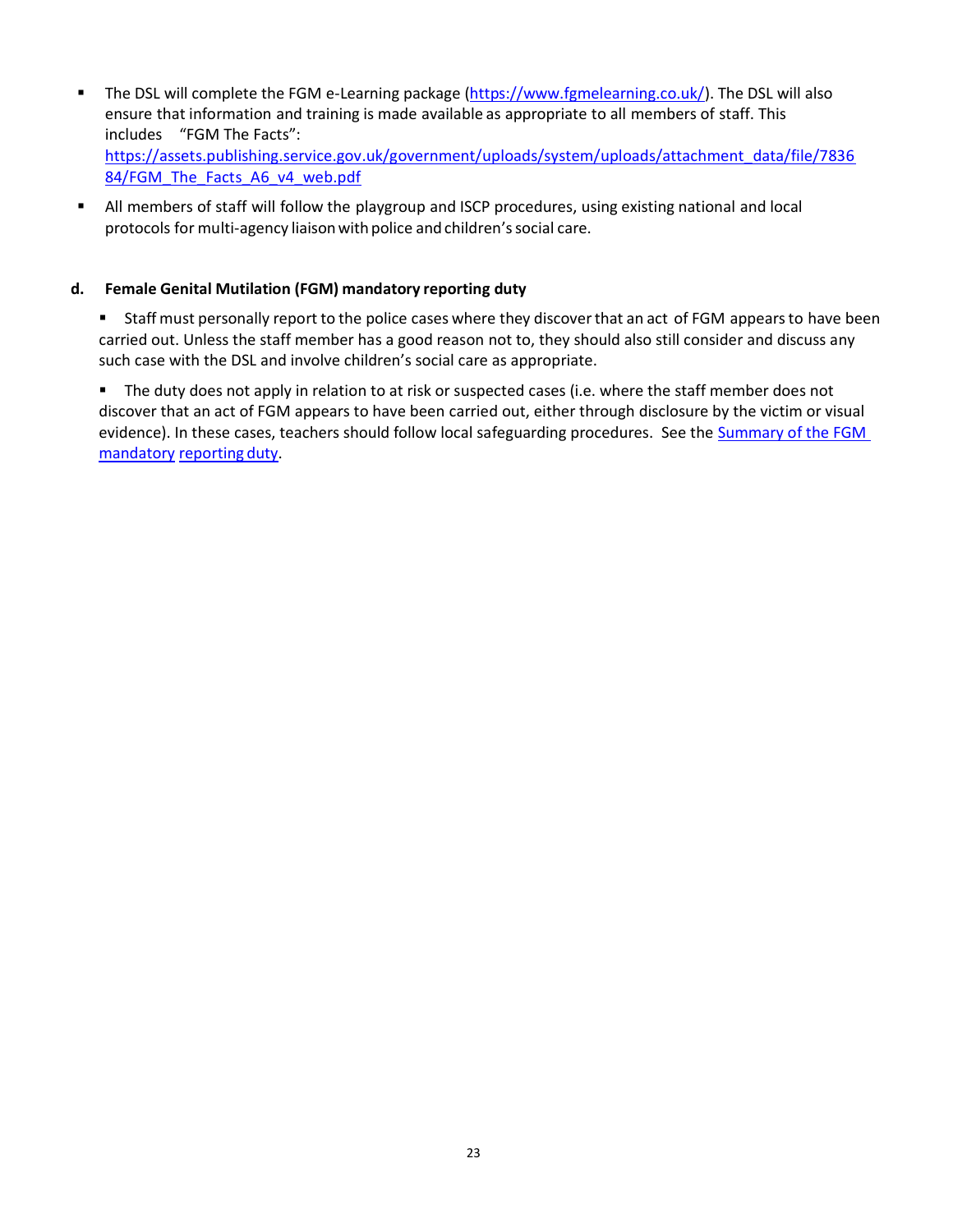# **Appendix 3: Keeping yourself safe when responding to disclosures: the 6 R's – what to do if…**

# **1. Receive**

- Keep calm
- Listen to what is being said without displaying shock or disbelief
- Take what is being said to you seriously

# **2. Respond**

- Reassure the child that they have done the right thing in talking to you
- Be honest and do not make promises you cannot keep e.g. "It will be all right now"
- Do not promise confidentiality; you have a duty to refer
- Reassure and alleviate guilt if the child refers to it, e.g. "you're not to blame"
- Reassure the child that information will only be shared with those who need to know

# **3. React**

- React to the child only as far as is necessary for you to establish whether or not you need to refer the matter, but do not interrogate forfull details
- Do not ask leading questions, e.g. "Did he/she....?" Such questions can invalidate evidence.
- Do ask open "TED" questions: Tell, explain, describe
- Do not criticise the perpetrator: the child may have affection for him/her
- Do not ask the child to repeat it all for another member of staff
- Explain what you have to do next and who you have to talk to

# **4. Record**

- Make some brief notes at the time on any paper which comes to hand and write them up as soon as possible
- Do not destroy your original notes
- Record the date, time, place, any non-verbal behaviour and the words used by the child. Always ensure that as far as possible you have recorded the actual words used by the child.
- Record statements and observable things rather than your interpretations or assumptions

## **5. Remember**

■ Contact the DSL, who may be required to make appropriate records available to other agencies

## **6. Relax**

**EXECT** Get some support for yourself: dealing with disclosures can be traumatic for professionals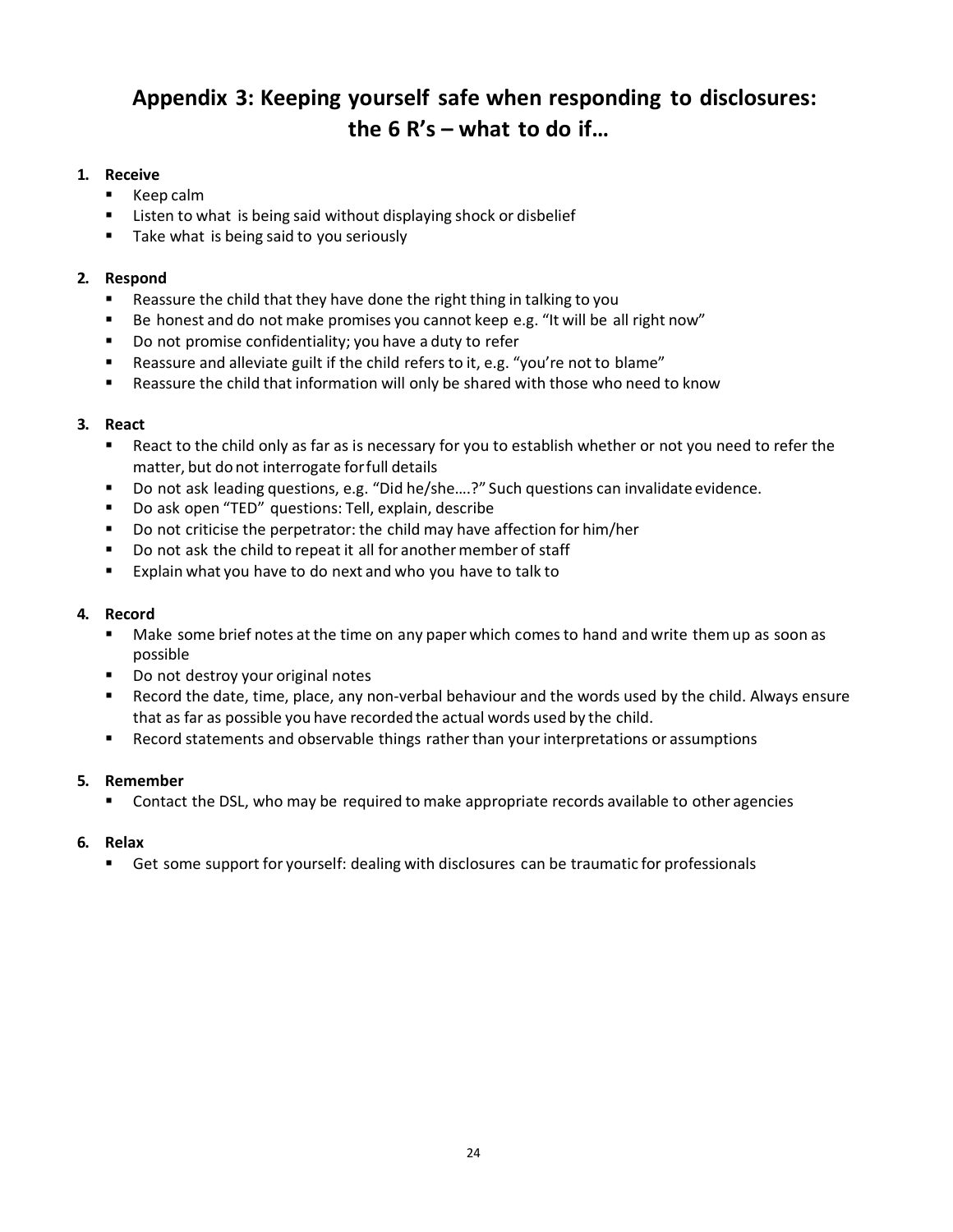# **Appendix 4: National Support Organisations**

# **Support for staff**

- Education Support Partnership: [www.educationsupportpartnership.org.uk](http://www.educationsupportpartnership.org.uk/)
- Professional Online Safety Helpline: [www.saferinternet.org.uk/helpline](http://www.saferinternet.org.uk/helpline)

# **Support for Children**

- NSPCC: [www.nspcc.org.uk](http://www.nspcc.org.uk/)
- ChildLine: [www.childline.org.uk](http://www.childline.org.uk/)
- Papyrus: [www.papyrus-uk.org](http://www.papyrus-uk.org/)
- Young Minds: [www.youngminds.org.uk](http://www.youngminds.org.uk/)
- The Mix: [www.themix.org.uk](http://www.themix.org.uk/)

# **Support for adults**

- Family Lives: [www.familylives.org.uk](http://www.familylives.org.uk/)
- Crime Stoppers: [www.crimestoppers-uk.org](http://www.crimestoppers-uk.org/)
- Victim Support: [www.victimsupport.org.uk](http://www.victimsupport.org.uk/)
- Kidscape: [www.kidscape.org.uk](http://www.kidscape.org.uk/)
- The Samaritans: [www.samaritans.org](http://www.samaritans.org/)
- Mind: [www.mind.org.uk](http://www.mind.org.uk/)
- **EXEC ALCO** (National Association for People Abused in Childhood): [www.napac.org.uk](http://www.napac.org.uk/)
- MOSAC: [www.mosac.org.uk](http://www.mosac.org.uk/)
- **E** Action Fraud: [www.actionfraud.police.uk](http://www.actionfraud.police.uk/)

# **Support for Learning Disabilities**

- Respond: [www.respond.org.uk](http://www.respond.org.uk/)
- Mencap: [www.mencap.org.uk](http://www.mencap.org.uk/)

## **DomesticAbuse**

- **Refuge: [www.refuge.org.uk](http://www.refuge.org.uk/)**
- Women's Aid: [www.womensaid.org.uk](http://www.womensaid.org.uk/)
- Men's Advice Line: [www.mensadviceline.org.uk](http://www.mensadviceline.org.uk/)
- Mankind: [www.mankindcounselling.org.uk](http://www.mankindcounselling.org.uk/)

## **Honour-based Abuse**

■ Forced Marriage Unit: <https://www.gov.uk/guidance/forced-marriage>

## **Sexual Abuse and CSE**

- Lucy Faithfull Foundation: [www.lucyfaithfull.org.uk](http://www.lucyfaithfull.org.uk/)
- Stop it Now!: [www.stopitnow.org.uk](http://www.stopitnow.org.uk/)
- Parents Protect: [www.parentsprotect.co.uk](http://www.parentsprotect.co.uk/)
- CEOP: [www.ceop.police.uk](http://www.ceop.police.uk/)
- Marie Collins Foundation: [www.mariecollinsfoundation.org.uk](http://www.mariecollinsfoundation.org.uk/)
- Internet Watch Foundation (IWF): [www.iwf.org.uk](http://www.iwf.org.uk/)

# **Online Safety**

- Childnet International: [www.childnet.com](http://www.childnet.com/)
- UK Safer Internet Centre: [www.saferinternet.org.uk](http://www.saferinternet.org.uk/)
- Parents Info: [www.parentinfo.org](http://www.parentinfo.org/)
- Internet Matters: [www.internetmatters.org](http://www.internetmatters.org/)